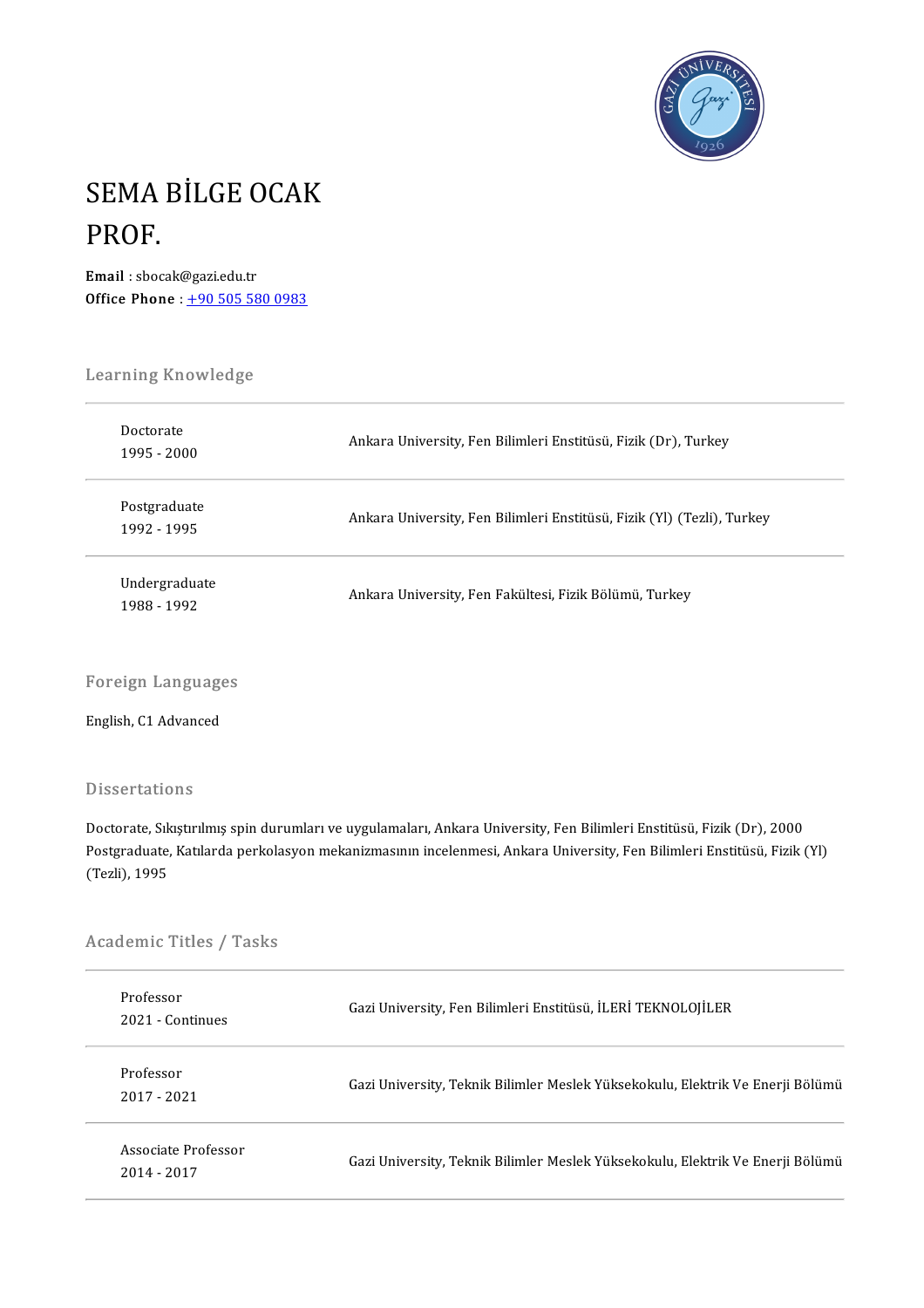Associate Professor<br>2011 - 2013

Gazi University, Atatürk Meslek Yüksekokulu, Elektrik Ve Enerji

| Expert<br>$2000 - 2011$           | Diğer (Kurumlar, hastaneler Vb.), Kurumlar     |
|-----------------------------------|------------------------------------------------|
| Research Assistant<br>1993 - 2000 | Ankara University, Fen Fakültesi, Fizik Bölümü |

#### Supported Projects

- upported Projects<br>1. GÖKMENU., BİLGE OCAK S., Özkan Z., Project Supported by Higher Education Institutions, Farklı Oranlarda B4Cve<br>TiQ2 İla Talujus Edilmiş AASYYY Essek Fanksiyanal Darssalandirilmiş Hibrit Kampazitlerin Ür SST ESATT FOJSSES<br>GÖKMEN U., BİLGE OCAK S., Özkan Z., Project Supported by Higher Education Institutions, Farklı Oranlarda B4C ve<br>TiO2 İle Takviye Edilmiş AA6XXX Esaslı Fonksiyonel Derecelendirilmiş Hibrit Kompozitlerin Ür GÖKMEN U., BİLGE OCAK S., Özkan Z., Project Support<br>TiO2 İle Takviye Edilmiş AA6XXX Esaslı Fonksiyonel D<br>Zırhlama Özelliklerinin İncelenmesi, 2022 - Continues<br>Bilge Osel: S. Gölmen II. Preject Supported bu Hisber 2. Bilge Ocak S., Gökmen U., Project Supported by Higher Education Institutions, Pestisit Kalıntı Analizi İçin<br>2. Bilge Ocak S., Gökmen U., Project Supported by Higher Education Institutions, Pestisit Kalıntı Analizi İçin
- Zırhlama Özelliklerinin İncelenmesi, 2022 Continues<br>Bilge Ocak S., Gökmen U., Project Supported by Higher Education Institutions, Pestisit Kalıntı Analizi<br>Oksit Kullanarak Elektrokimyasal Sensör Tasarımı ve Analiz Metodu 3. Bilge Ocak S., Gökmen U., Project Supported by Higher Education Institutions, Pestisit Kalıntı Analizi İçin Grafen<br>Oksit Kullanarak Elektrokimyasal Sensör Tasarımı ve Analiz Metodunun Validasyonu, 2020 - 2022<br>3. Gökmen
- Oksit Kullanarak Elektrokimyasal Sensör Tasarımı ve Analiz Metodunun Validasyonu, 2020 2022<br>Gökmen U., Bilge Ocak S., Çinici H., Akay D., Project Supported by Higher Education Institutions, AZ91 ve Al<br>Esaslı Seramik Parç Gökmen U., Bilge Ocak S., 9<br>Esaslı Seramik Parçacık (B<br>İncelenmesi, 2020 - 2022<br>Gölmen II. Bilge Osak S. I
- 4. GökmenU.,BilgeOcakS.,ProjectSupportedbyHigherEducationInstitutions,KomünikasyonSistemlerinde İncelenmesi, 2020 - 2022<br>Gökmen U., Bilge Ocak S., Project Supported by Higher Education Institution:<br>kullanılmak üzere, Fotodedektör Üretimi ve Karakterizasyonu, 2019 - 2021<br>Bilge Ocak S. Gölmen II. Project Supported by H
- 5. Bilge Ocak S., Gökmen U., Project Supported by Higher Education Institutions, Yarı İletken Radyasyon Dedektörü,<br>2017 2021 kullanılmak ü<br>Bilge Ocak S.,<br>2017 - 2021<br>Bostan B. Gö 5. Bilge Ocak S., Gökmen U., Project Supported by Higher Education Institutions, Yarı İletken Radyasyon Dedektö<br>2017 - 2021<br>6. Bostan B., Gökmen U., Taşcı U., Bilge Ocak S., Project Supported by Higher Education Institutio
- 2017 2021<br>Bostan B., Gökmen U., Taşcı U., Bilge Ocak S., Project Supported by Higher Education Institutions, Inconel 718<br>Süperalaşım Tozunun Enjeksiyon Kalıplanması için Özgün Bağlayıcı Formülü Geliştirilmesi ve Akış Dav Bostan B., Gökmen U., Taşı<br>Süperalaşım Tozunun Enje<br>İncelenmesi, 2017 - 2019<br>Bilge Osak S., Premierskin 5üperalaşım Tozunun Enjeksiyon Kalıplanması için Özgün Bağlayıcı Formülü Geliştirilmesi ve Akış Davranı;<br>1. Bilge Ocak S., Premiership, • Design and Production of Radiation Detection Devices (Hiprad), 2009 - 2015<br>1. Bilge
- 
- 8. Incelenmesi, 2017 2019<br>8. Bilge Ocak S., Premiership, Design and Production of Radiation Detection Devices (Hiprad), 2009 2015<br>8. BİLGE OCAK S., Project Supported by Higher Education Institutions, Organik /İnorgan Bilge Ocak S., Premiership, • Design and Product<br>BİLGE OCAK S., Project Supported by Higher Ed<br>hazırlanması ve karekterizasyonu, 2012 - 2014<br>BİLGE OCAK S. Project Supported by Higher Ed 8. BİLGE OCAK S., Project Supported by Higher Education Institutions, Organik /İnorganik yarıiletken malza<br>hazırlanması ve karekterizasyonu, 2012 - 2014<br>9. BİLGE OCAK S., Project Supported by Higher Education Institutions,
- hazırlanması ve karekterizasyonu, 2012<br>BİLGE OCAK S., Project Supported by Hi<sub>l</sub><br>özelliklerinin araştırılması, 2012 2014<br><sup>Bilge Ocak S., Promiershin a Higlandurlm</sup> 10. BİLGE OCAK S., Project Supported by Higher Education Institutions, Oksit filmlerin optiksel ve elektriksel<br>10. Bilge Ocak S., Premiership, • Hızlandırılmış Çevre ve Malzeme Bilimindeki Uygulamaları (Hızlandırılmış Elek
- özelliklerinin araştırılması, 2012 2014<br>Bilge Ocak S., Premiership, Hızlandırılmış Çevre<br>ile İçme ve Atık suların Işınlanması), 2001 2005 10. Bilge Ocak S., Premiership, • Hızlandırılmış Çevre ve Malzeme Bilimindeki Uygulamaları (Hızlandırılmış Elektronli<br>ile İçme ve Atık suların Işınlanması), 2001 - 2005<br>11. Bilge Ocak S., Premiership, • Hızlandırılmış Çevr
- Bilge Ocak S., Premiership, Hızlandırılmış Çevre ve Malzeme Bilimindeki Uygulamaları (Hızlandırılmış Elektron<br>Demeti kullanarak Baca Gazlarından SOx ve NOx in uzaklaştırılması), 2001 2005 11. Bilge Ocak S., Premiership, • Hızlandırılmış Çevre ve Malzeme Bilimindeki Uygulamaları (Hızland:<br>Demeti kullanarak Baca Gazlarından SOx ve NOx in uzaklaştırılması), 2001 - 2005<br>12. Bilge Ocak S., Tan E., Premiership, T 13. Bilge Ocak S., Tan E., Premiership, Technical Support for an Electron Beam Facility, 2000 - 2005<br>13. Bilge Ocak S., Altanhan T., TUBITAK Project, Yoğun madde fiziğinde sıkıştırılmış durumlar, 1997 - 1999<br>13. Bilge Ocak
- 
- 13. Bilge Ocak S., Altanhan T., TUBITAK Project, Yoğun madde fiziğinde sıkıştırılmış durumlar, 1997 1999<br>Scholarships

doktora bursu, TUBITAK, 1997 - 1999

Articles Published in Journals That Entered SCI, SSCI and AHCI Indexes

1. Investigation of radiation shielding by adding Al2O3 and SiO2 into the high-speed steel composites: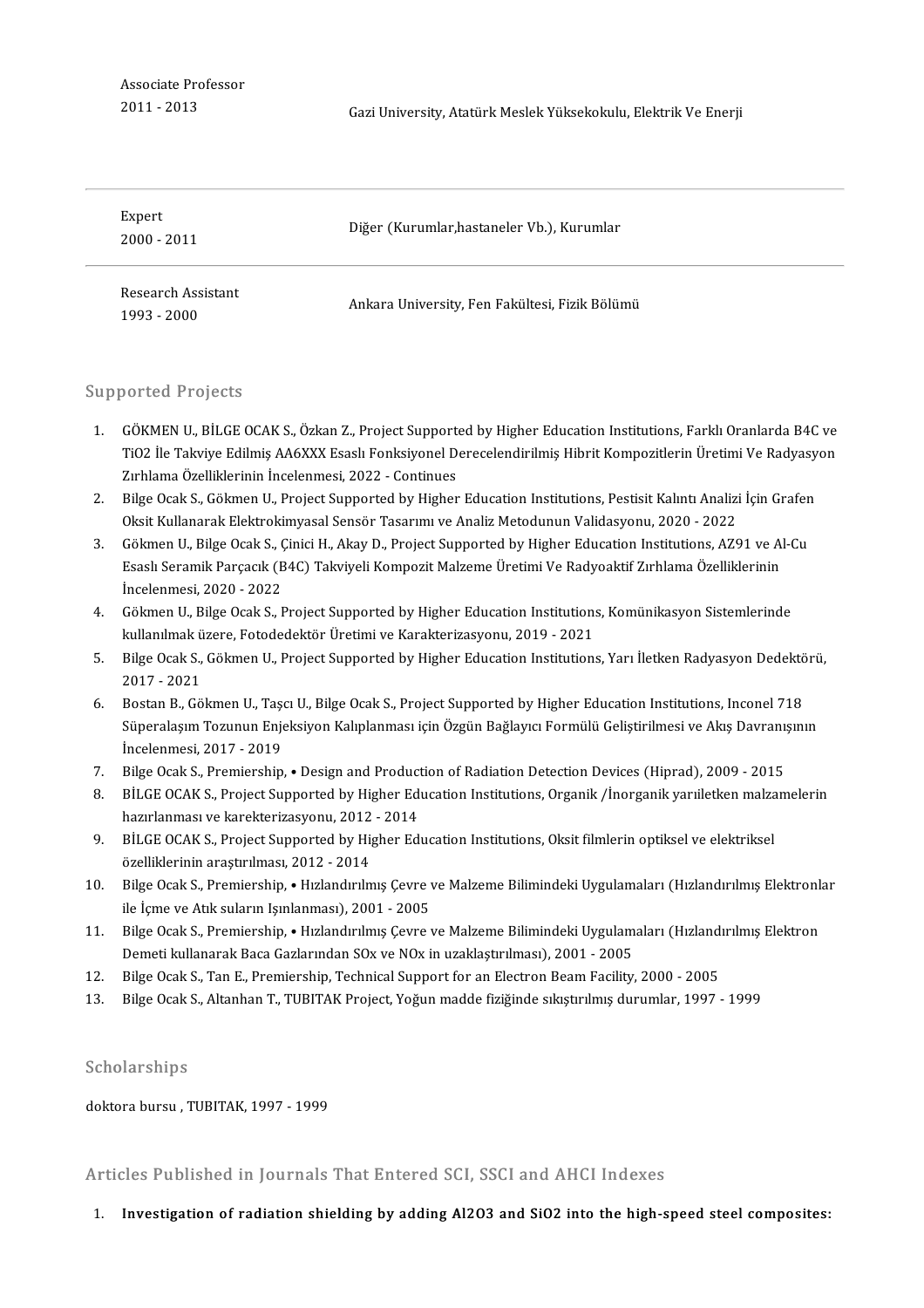comparative study

Gökmen U., Özkan Z., Taşcı U., Bilge Ocak S.

PHYSICA SCRIPTA, vol.97, no.5, pp.1-16, 2022 (Journal Indexed in SCI Expanded)

## Gökmen U., Özkan Z., Taşcı U., Bilge Ocak S.<br>PHYSICA SCRIPTA, vol.97, no.5, pp.1-16, 2022 (Journal Indexed in SCI Expanded)<br>2. Impact of the gamma and neutron attenuation behaviors on the functionally graded composite<br>mate PHYSICA SON<br>Impact of<br>materials<br>Pilgo Ocak Impact of the gamma and neut<br>materials<br>Bilge Ocak S., Gökmen U., Özkan Z.<br>Physica Serinta vel 96. no 125226 <mark>materials</mark><br>Bilge Ocak S., Gökmen U., Özkan Z.<br>Physica Scripta, vol.96, no.125326, pp.1-15, 2021 (Journal Indexed in SCI Expanded)<br>The impact of samma nav irradiation on temperature consitive electrical ch

Bilge Ocak S., Gökmen U., Özkan Z.<br>Physica Scripta, vol.96, no.125326, pp.1-15, 2021 (Journal Indexed in SCI Expanded)<br>3. The impact of gamma-ray irradiation on temperature-sensitive electrical characteristics of<br>Graphana Physica Scripta, vol.96, no.125326, pp.1-15<br>The impact of gamma-ray irradiation<br>Graphene/Al2O3/p-type Si structure<br>Kaymak N. Orban E. Bilge Osak S. The impact of gamma-ray irra<br>Graphene/Al2O3/p-type Si str<br>Kaymak N., Orhan E., Bilge Ocak S.<br>PHYSICA SCRIPTA .val 06, po 12-2 Graphene/Al2O3/p-type Si structure<br>Kaymak N., Orhan E., Bilge Ocak S.<br>PHYSICA SCRIPTA, vol.96, no.12, 2021 (Journal Indexed in SCI)<br>Changes in frequency dependent dialectric fectures of n

Kaymak N., Orhan E., Bilge Ocak S.<br>PHYSICA SCRIPTA, vol.96, no.12, 2021 (Journal Indexed in SCI)<br>4. Changes in frequency-dependent dielectric features of monolayer graphene/silicon structure due to<br>gamma irradiation PHYSICA SCRIPTA, vo<br>Changes in frequen<br>gamma irradiation<br>Savan E. OPHAN E. P gamma irradiation<br>Seven E., ORHAN E., BİLGE OCAK S.<br>PHYSICA SCRIPTA, vol.96, no.12, 2021 (Journal Indexed in SCI)<br>Camma, nav. irradiation effects en sanasitanse and sandy

Seven E., ORHAN E., BİLGE OCAK S.

- Seven E., ORHAN E., BİLGE OCAK S.<br>PHYSICA SCRIPTA, vol.96, no.12, 2021 (Journal Indexed in SCI)<br>5. Gamma-ray irradiation effects on capacitance and conductance of graphene-based Schottky diode<br>Kuthoghy E.E., Orban E. Bayra PHYSICA SCRIPTA, vol.96, no.12, 2021 (Journal In<br>Gamma-ray irradiation effects on capacitan<br>Kutluoglu E. E. , Orhan E., Bayram Ö., Bilge Ocak S.<br>PHYSICA B.CONDENSED MATTER, vol.621, 2021.1 Gamma-ray irradiation effects on capacitance and conductance of<br>Kutluoglu E. E. , Orhan E., Bayram Ö., Bilge Ocak S.<br>PHYSICA B-CONDENSED MATTER, vol.621, 2021 (Journal Indexed in SCI)<br>Dielectric share stariatios and electr Kutluoglu E. E. , Orhan E., Bayram Ö., Bilge Ocak S.<br>PHYSICA B-CONDENSED MATTER, vol.621, 2021 (Journal Indexed in SCI)<br>6. Dielectric characteristics and electrical conductivity behavior of graphene/Al2O3/p-type silicon
- PHYSICA B<br>Dielectric<br>structure<br>Kaumak N Dielectric characteristics and electrical<br>structure<br>Kaymak N., Orhan E., Bayram O., Bilge Ocak S.<br>Materials Chamistry and Physics vol 258-202

structure<br>Kaymak N., Orhan E., Bayram O., Bilge Ocak S.<br>Materials Chemistry and Physics, vol.258, 2021 (Journal Indexed in SCI)

- 7. 3D-graphene-laser patterned p-type silicon Schottky diode Orhan E., Efil E., Bayram O., Kaymak N., Berberoglu H., Candemir O., Pavlov I., Ocak S. B. MATERIALS SCIENCE IN SEMICONDUCTOR PROCESSING, vol.121, 2021 (Journal Indexed in SCI)
- 8. Current voltage analyses of Graphene-based structure onto Al2O3/p-Si using various methods MATERIALS SCIENCE IN SEMICONDUCTOR PROCESSING, vol.121, 2021 (Jo<br>Current voltage analyses of Graphene-based structure onto Al2O:<br>Efil E., Kaymak N., Seven E., Orhan E., Bayram Ö., Bilge Ocak S., Tataroğlu A.<br>VACUUM vol.181 Current voltage analyses of Graphene-base<br>Efil E., Kaymak N., Seven E., Orhan E., Bayram Ö., I<br>VACUUM, vol.181, 2020 (Journal Indexed in SCI)<br>Investigation of the Effect of Hydnathermal Efil E., Kaymak N., Seven E., Orhan E., Bayram Ö., Bilge Ocak S., Tataroğlu A.<br>19. VACUUM, vol.181, 2020 (Journal Indexed in SCI)<br>9. Investigation of the Effect of Hydrothermal Waters on Radionuclide Activity Concentration
- VACUUM, vol.181, 2020 (Journal Indexed in SCI)<br>Investigation of the Effect of Hydrothermal Waters of<br>Natural Marble with Multivariate Statistical Analysis<br>Valan E. Unal S. Valan M.C., Altürk Ö. Bilge Osak S. Özmer Investigation of the Effect of Hydrothermal Waters on Ra<br>Natural Marble with Multivariate Statistical Analysis<br>Yalçın F., Unal S., Yalçın M. G. , Aktürk Ö., Bilge Ocak S., Özmen S. F.<br>SYMMETPV BASEL, vol 12, no 8, 2020 (Jo Natural Marble with Multivariate Statistical Analysis<br>Yalçın F., Unal S., Yalçın M. G. , Aktürk Ö., Bilge Ocak S., Özmen S.<br>SYMMETRY-BASEL, vol.12, no.8, 2020 (Journal Indexed in SCI)<br>Jonizing Bodistion Influence on Bubron Yalçın F., Unal S., Yalçın M. G. , Aktürk Ö., Bilge Ocak S., Özmen S. F.<br>SYMMETRY-BASEL, vol.12, no.8, 2020 (Journal Indexed in SCI)<br>10. Ionizing Radiation Influence on Rubrene-Based Metal Polymer Semiconductors: Direct
- SYMMETRY-BASEL, vol.12, no.8, 2020<br>Ionizing Radiation Influence on F<br>of Intrinsic Electrical Properties **Ionizing Radiation Influe**<br>of Intrinsic Electrical Pre<br>Akay D., Gokmen U., Ocak S.<br>JOM vol 72 no 6 nn 2201 2 of Intrinsic Electrical Properties<br>Akay D., Gokmen U., Ocak S.<br>JOM, vol.72, no.6, pp.2391-2397, 2020 (Journal Indexed in SCI)

11. Electrical properties of Graphene/Silicon structure with Al2O3 interlayer JOM, vol.72, no.6, pp.2391-2397, 2020 (Journal Indexed in<br><mark>Electrical properties of Graphene/Silicon structure</mark><br>Kaymak N., Bayram Ö., Tataroğlu A., Bilge Ocak S., Orhan E.<br>JOUPNAL OF MATERIALS SCIENCE MATERIALS IN ELECTR JOURNAL OF MATERIALS SCIENCE-MATERIALS IN ELECTRONICS, vol.31, no.12, pp.9719-9725, 2020 (Journal Indexed in SCI) Kaymak N., Bayr<br>JOURNAL OF M*I*<br>Indexed in SCI)<br>TUNIN*C* TUE E 12. JOURNAL OF MATERIALS SCIENCE-MATERIALS IN ELECTRONICS, vol.31, no.12, pp.9719-9725, 2020 (Journal<br>12. TUNING THE ELECTRICAL PROPERTIES WITH HIGHER GAMMA-RAY IRRADIATION: POLY (METHYL<br>12. METHACRYLATE) (LEAD OVIDE CREO)

## Indexed in SCI)<br>TUNING THE ELECTRICAL PROPERTIES WITH HIGHER GAMMA-RAY IR<br>METHACRYLATE)/LEAD OXIDE (PbO) COMPOSITE NANOSTRUCTURES<br>Akay D. Osak S **TUNING THE F<br>METHACRYLA<br>Akay D., Ocak S.<br>SUPEACE DEVIE** METHACRYLATE)/LEAD OXIDE (PbO) COMPOSITE NANOSTRUCTURES<br>Akay D., Ocak S. Akay D., Ocak S.<br>13. An evaluation of dielectric qualities by using frequency dependence in superbenzene-ring based<br>13. An evaluation of dielectric qualities by using frequency dependence in superbenzene-ring based<br>2013. A

## SURFACE REVIEW AND LETTERS, vol.27, no.6, 2020 (Journal Indexed in SCI)<br>An evaluation of dielectric qualities by using frequency dependence<br>organic polymer-semiconductors<br>Akay D., Gokmen U., Ocak S. **An evaluation of dielectr<br>organic polymer-semico**:<br>Akay D., Gokmen U., Ocak S.<br>MATEDIALS CHEMISTRY AN organic polymer-semiconductors<br>Akay D., Gokmen U., Ocak S.<br>MATERIALS CHEMISTRY AND PHYSICS, vol.245, 2020 (Journal Indexed in SCI)<br>Effects of temperature and frequency on conscitance and senductors:

## 14. Effects of temperature and frequency on capacitance and conductance characteristics of zinc-oxide MATERIALS CHEMISTR<br>Effects of temperature<br>based MIS-Structure<br>Kaymak N. Efil E. Sayan

Kaymak N., Efil E., Seven E., Tataroğlu A., Bilge Ocak S., Orhan E.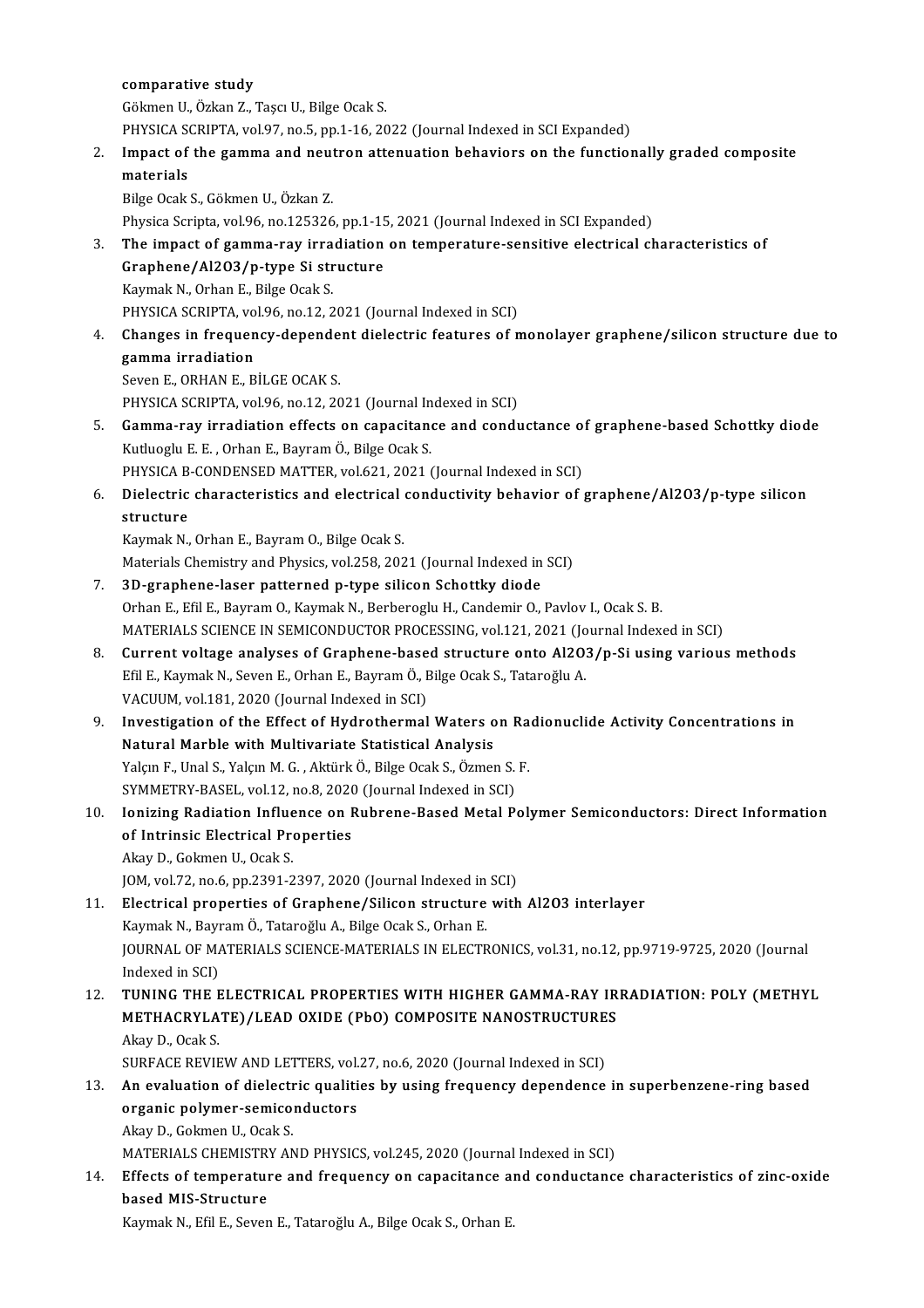PHYSICA B-CONDENSED MATTER, vol.576, 2020 (Journal Indexed in SCI)

- PHYSICA B-CONDENSED MATTER, vol.576, 2020 (Journal Indexed in SCI)<br>15. Radiation-induced changes on poly(methyl methacrylate) (PMMA)/lead oxide (PbO) composite PHYSICA B-CONI<br>Radiation-indu<br>nanostructure<br>Alman D-Cëlman Radiation-induced chang<br>nanostructure<br>Akay D., Gökmen U., Ocak S.<br>PHYSICA SCRIPTA .val 94. p nanostructure<br>Akay D., Gökmen U., Ocak S.<br>PHYSICA SCRIPTA, vol.94, no.11, 2019 (Journal Indexed in SCI)<br>Frequency dependent dielectric preperties of atomic lay
	-

Akay D., Gökmen U., Ocak S.<br>16. Frequency dependent dielectric properties of atomic layer deposition grown zinc-oxide based MIS<br>16. Frequency dependent dielectric properties of atomic layer deposition grown zinc-oxide base PHYSICA SO<br>Frequency<br>structure<br>F<sup>61 E</sup> Kavr Frequency dependent dielectric properties of atom<br>structure<br>Efil E., Kaymak N., Seven E., Tataroglu A., Ocak S., Orhan E.<br>puvsica P. CONDENSED MATTER, vol 569, pp.21, 25, 2011

structure<br>Efil E., Kaymak N., Seven E., Tataroglu A., Ocak S., Orhan E.<br>PHYSICA B-CONDENSED MATTER, vol.568, pp.31-35, 2019 (Journal Indexed in SCI)

## 17. Efil E., Kaymak N., Seven E., Tataroglu A., Ocak S., Orhan E.<br>PHYSICA B-CONDENSED MATTER, vol.568, pp.31-35, 2019 (Journal Indexed in SCI)<br>17. Electrical characteristics analyses of zinc-oxide based MIS structure grown PHYSICA B-C<br>Electrical c<br>deposition<br>Kaymak N-E Electrical characteristics analyses of zinc-oxide ba:<br>deposition<br>Kaymak N., Efil E., Seven E., Tataroğlu A., Bilge S., Orhan E.<br>MATERIALS RESEARCH EXPRESS .val.6, no.2, 2019 (Journ

**deposition**<br>Kaymak N., Efil E., Seven E., Tataroğlu A., Bilge S., Orhan E.<br>MATERIALS RESEARCH EXPRESS, vol.6, no.2, 2019 (Journal Indexed in SCI)

Kaymak N., Efil E., Seven E., Tataroğlu A., Bilge S., Orhan E.<br>MATERIALS RESEARCH EXPRESS, vol.6, no.2, 2019 (Journal Indexed in SCI)<br>18. Study of frequency dependent characterization: applied gamma-ray irradiation on meta MATERIALS RES<br>Study of freque<br>nanostructure<br>Almy D. E<sup>ci E.</sup> K Study of frequency dependent charact<br>nanostructure<br>Akay D., Efil E., Kaymak N., Orhan E., Ocak S.<br>JOUPNAL OF RADJOANALYTICAL AND NUC

Akay D, Efil E, Kaymak N, Orhan E, Ocak S.

nanostructure<br>Akay D., Efil E., Kaymak N., Orhan E., Ocak S.<br>JOURNAL OF RADIOANALYTICAL AND NUCLEAR CHEMISTRY, vol.318, no.2, pp.1409-1417, 2018 (Journal Indexed<br>in SCI) 19. JOURNAL OF RADIOANALYTICAL AND NUCLEAR CHEMISTRY, vol.318, no.2, pp.1409-1417, 2018 (Journal Indexe<br>in SCI)<br>19. Effect of gamma-ray irradiation on the electrical characteristics of Al/C24H12/p-Si nano-structure<br>Alray D

in SCI)<br><mark>Effect of gamma-ray irradiation on the ele</mark><br>Akay D., Karadeniz S., Selcuk A. B. , Bilge Ocak S.<br>PHYSICA SCRIPTA, VR193, P.0, 2018 (Jaumal L Effect of gamma-ray irradiation on the electrical charaen<br>Akay D., Karadeniz S., Selcuk A. B. , Bilge Ocak S.<br>PHYSICA SCRIPTA, vol.93, no.9, 2018 (Journal Indexed in SCI)<br>Computation of gamma radioactivity of natural racks

PHYSICA SCRIPTA, vol.93, no.9, 2018 (Journal Indexed in SCI)

20. Akay D., Karadeniz S., Selcuk A. B. , Bilge Ocak S.<br>PHYSICA SCRIPTA, vol.93, no.9, 2018 (Journal Indexed in SCI)<br>20. Computation of gamma radioactivity of natural rocks in the vicinity of Antalya province and its effec

Unal S., Yalcin M. R., Ocak S., Yalcin R., Ozmen S. F.

KERNTECHNIK, vol.83, no.2, pp.112-120, 2018 (Journal Indexed in SCI)

Unal S., Yalcin M. R. , Ocak S., Yalcin R., Ozmen S. F.<br>KERNTECHNIK, vol.83, no.2, pp.112-120, 2018 (Journal Indexed in SCI)<br>21. Investigation of dielectric properties of heterostructures based on ZnO structures<br>Seleuk A. KERNTECHNIK, vol.83, no.2, pp.112-120, 2018 (Journa<br>Investigation of dielectric properties of heteros<br>Selcuk A. H. , Orhan E., Ocak S., Selcuk A. B. , Gökmen U.<br>MATERIALS SCIENCE POLAND, vol.25, no.4, np.895, 90 Investigation of dielectric properties of heterostructures based on ZnO struc<br>Selcuk A. H. , Orhan E., Ocak S., Selcuk A. B. , Gökmen U.<br>MATERIALS SCIENCE-POLAND, vol.35, no.4, pp.885-892, 2017 (Journal Indexed in SCI)<br>An 22. Selcuk A. H., Orhan E., Ocak S., Selcuk A. B., Gökmen U.<br>MATERIALS SCIENCE-POLAND, vol.35, no.4, pp.885-892, 2017 (Journal Indexed in SCI)<br>22. An analytical solution for the graphene electronic spectrum in the presence

## MATERIALS SCIENCE-PO<br>An analytical solution<br>confinement potential<br>Cosstav B. Qsal: S **An analytical sol<br>confinement pot<br>Cagatay B., Ocak S.<br>INTERNATIONAL I** confinement potential<br>Cagatay B., Ocak S.<br>INTERNATIONAL JOURNAL OF MODERN PHYSICS B, vol.30, no.11, 2016 (Journal Indexed in SCI)<br>Enequency dependent dialectric properties of Al/malais aphydride (MA) /p Si structu:

## Cagatay B., Ocak S.<br>INTERNATIONAL JOURNAL OF MODERN PHYSICS B, vol.30, no.11, 2016 (Journal Indexed in SCI)<br>23. Frequency dependent dielectric properties of Al/maleic anhydride (MA)/p-Si structures<br>0cak S., Selcuk A. B., B INTERNATIONAL JOURNAL OF MODERN PH<br>Frequency dependent dielectric prope:<br>Ocak S., Selcuk A. B. , Bayram S. B. , Ozbay A.<br>JOURNAL OF OPTOFL ECTRONICS AND ADV.

Frequency dependent dielectric properties of Al/maleic anhydride (MA)/p-Si structures<br>Ocak S., Selcuk A. B. , Bayram S. B. , Ozbay A.<br>JOURNAL OF OPTOELECTRONICS AND ADVANCED MATERIALS, vol.17, pp.1747-1755, 2015 (Journal I Ocak<br>JOUR<br>SCI)<br>Eleg 300RNAL OF OPTOELECTRONICS AND ADVANCED MATERIALS, vol.17, pp.1747-1755, 2015 (Journal Indexed in SCI)<br>24. Electrical analysis of Al/ZnO/p-Si, Al/PMMA/p-Si and Al/PMMA/ZnO/p-Si structures: Comparison<br>31. Electrical analysi

### SCI)<br><mark>Electr</mark>i<br>study<br>Ocak <sup>e</sup> Electrical analysis of Al/ZnO/p-Si<br>study<br>Ocak S., Selcuk A. B. , Aras G., Orhan E.<br>MATERIALS SCIENCE IN SEMICONDII study<br>Ocak S., Selcuk A. B. , Aras G., Orhan E.<br>MATERIALS SCIENCE IN SEMICONDUCTOR PROCESSING, vol.38, pp.249-256, 2015 (Journal Indexed in SCI)

### Ocak S., Selcuk A. B., Aras G., Orhan E.<br>MATERIALS SCIENCE IN SEMICONDUCTOR PROCESSING, vol.38, pp.249-256, 2015 (Journal<br>25. Frequency dependent dielectric properties of PMMA deposited on p-type silicon<br>Seleuk A. B., Osak MATERIALS SCIENCE IN SEMICONDUCT<br>Frequency dependent dielectric pr<br>Selcuk A. B. , Ocak S., Aras G., ORHAN E.<br>MATERIALS SCIENCE IN SEMICONDUCT Selcuk A. B. , Ocak S., Aras G., ORHAN E.<br>MATERIALS SCIENCE IN SEMICONDUCTOR PROCESSING, vol.38, pp.119-125, 2015 (Journal Indexed in SCI)

## 26. Selcuk A. B. , Ocak S., Aras G., ORHAN E.<br>MATERIALS SCIENCE IN SEMICONDUCTOR PROCESSING, vol.38, pp.119-125, 2015 (Journal Indexed in SCI)<br>26. Investigation of diode parameters using I-V and C-V characteristics of Al/m MATERIALS S<br>Investigation<br>Si structure **Investigation of diode parameters using |<br>Si structure<br>Selcuk A. B. , Ocak S., Kahraman G., Selcuk A. H.<br>BULLETIM OF MATERIALS SCIENCE 110 27, De** Si structure<br>Selcuk A. B. , Ocak S., Kahraman G., Selcuk A. H.<br>BULLETIN OF MATERIALS SCIENCE, vol.37, no.7, pp.1717-1724, 2014 (Journal Indexed in SCI)<br>Electrical Characteristics of Al/Pelv(methyl methogrylate) /p. Si Sebe

Selcuk A. B., Ocak S., Kahraman G., Selcuk A. H.<br>BULLETIN OF MATERIALS SCIENCE, vol.37, no.7, pp.1717-1724, 2014 (Journal Indexed in S<br>27. Electrical Characteristics of Al/Poly(methyl methacrylate)/p-Si Schottky Device BULLETIN OF MATERIALS SCIENCE, vol.37<br>Electrical Characteristics of Al/Poly(1<br>Selcuk A. B. , Ocak S., Aras F. G. , ORHAN E.<br>JOUPNAL OF ELECTRONIC MATERIALS, VO 27. Electrical Characteristics of Al/Poly(methyl methacrylate)/p-Si Schottky Device<br>Selcuk A. B., Ocak S., Aras F. G., ORHAN E.<br>JOURNAL OF ELECTRONIC MATERIALS, vol.43, no.9, pp.3263-3269, 2014 (Journal Indexed in SCI)

28. Electrical characteristics of a Schottky device based on maleic anhydride deposited on p-type silicon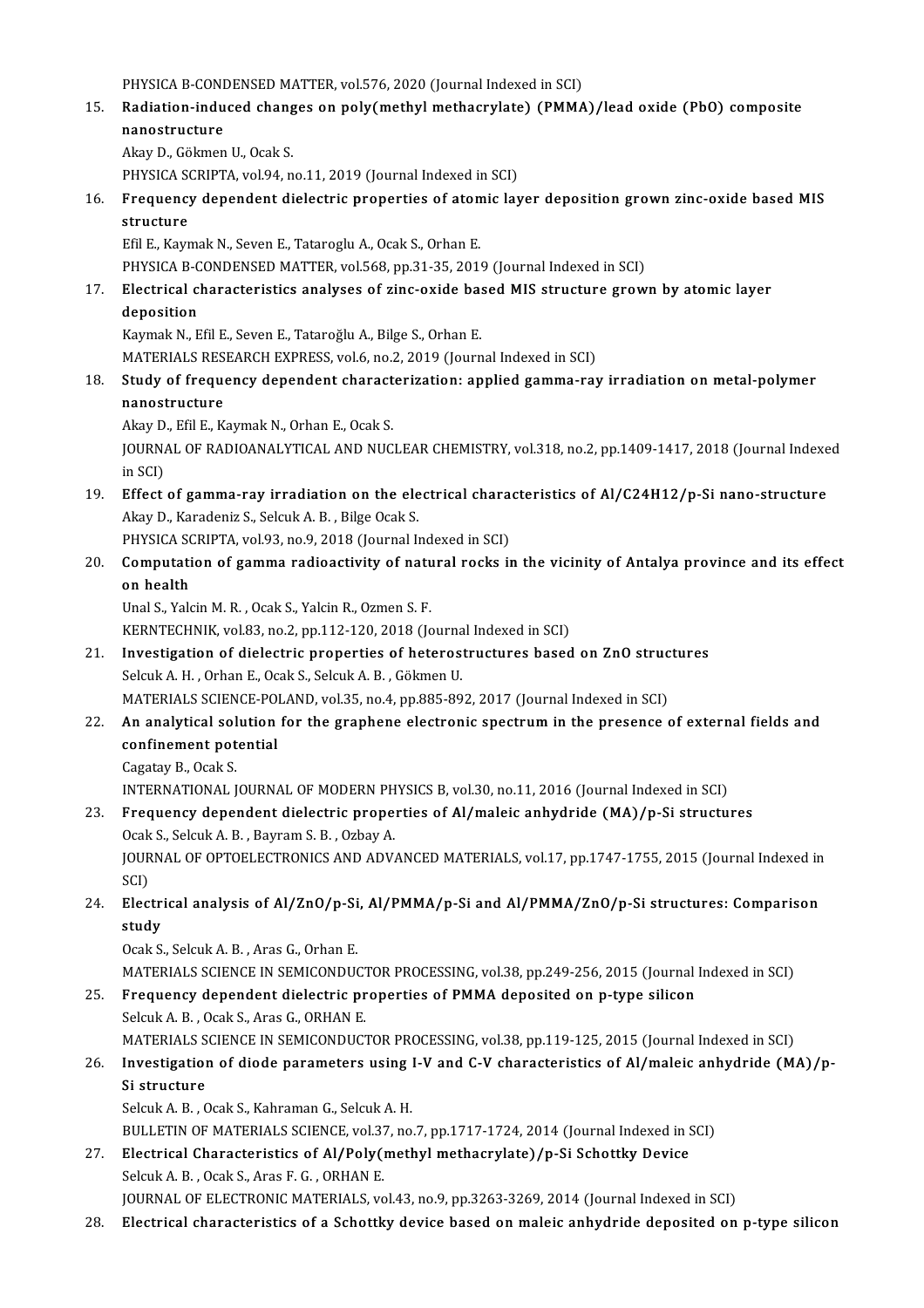#### by spin coating technique

OcakS.,SelcukA.B. ,KahramanG.,SelcukA.H.

JOURNAL OF OPTOELECTRONICS AND ADVANCED MATERIALS, vol.16, pp.956-963, 2014 (Journal Indexed in SCI)

29. Ocak S., Selcuk A. B. , Kahraman G., Selcuk A. H.<br>29. Characterization of electrical properties of Al/maleic anhydride (MA)/p-Si structures by well-known<br>29. Characterization of electrical properties of Al/maleic anhyd JOURNAL<br>Characte<br>methods<br>Ocak S. So Characterization of electrical properties<br>methods<br>Ocak S., Selcuk A. B. , Kahraman G., Selcuk A. H.<br>SYNTHETIC METALS, Vol.191, pp.92, 99, 2014

methods<br>Ocak S., Selcuk A. B. , Kahraman G., Selcuk A. H.<br>SYNTHETIC METALS, vol.191, pp.83-88, 2014 (Journal Indexed in SCI)<br>Multivariate Statistics and Hoowy Matals Contamination in Boo

30. Ocak S., Selcuk A. B. , Kahraman G., Selcuk A. H.<br>30. Multivariate Statistics and Heavy Metals Contamination in Beach Sediments from The Sakarya<br>30. Multivariate Statistics and Heavy Metals Contamination in Beach Sedim SYNTHETIC META<br>Multivariate Stat<br>Canyon, Turkey<br><sup>Volgu</sup> M.C. Simes Multivariate Statistics and Heavy Metals Contamination in Beac<br>Canyon, Turkey<br>Yalçın M. G. , Simsek G., Bilge Ocak S., Yalçın F., Kalayci Y., Karaman M. E.<br>ASIAN JOUPNAL OF CHEMISTRY Vel 25, no 4, nn 2050-2066-2012 (Jou Canyon, Turkey<br>Yalçın M. G. , Simsek G., Bilge Ocak S., Yalçın F., Kalayci Y., Karaman M. E.<br>ASIAN JOURNAL OF CHEMISTRY, vol.25, no.4, pp.2059-2066, 2013 (Journal Indexed in SCI)<br>Effects of gamma invadiation on dialectric

- Yalçın M. G., Simsek G., Bilge Ocak S., Yalçın F., Kalayci Y., Karaman M. E.<br>ASIAN JOURNAL OF CHEMISTRY, vol.25, no.4, pp.2059-2066, 2013 (Journal Indexed in<br>31. Effects of gamma irradiation on dielectric characteristics o ASIAN JOURNAL OF CHEMISTRY<br><mark>Effects of gamma irradiation</mark><br>Selcuk A. B. , Ocak S., Yuksel O. F.<br>NUCLEAR INSTRUMENTS & MET NUCLEAR INSTRUMENTS & METHODS IN PHYSICS RESEARCH SECTION A-ACCELERATORS SPECTROMETERS Selcuk A. B. , Ocak S., Yuksel O. F.<br>NUCLEAR INSTRUMENTS & METHODS IN PHYSICS RESEARCH SECTION A-ACCELERATORS SPECTROM<br>DETECTORS AND ASSOCIATED EQUIPMENT, vol.594, no.3, pp.395-399, 2008 (Journal Indexed in SCI)<br>Investigat
- NUCLEAR INSTRUMENTS & METHODS IN PHYSICS RESEARCH SECTION A-ACCELERATORS SPECTROMETERS<br>DETECTORS AND ASSOCIATED EQUIPMENT, vol.594, no.3, pp.395-399, 2008 (Journal Indexed in SCI)<br>32. Investigation of diode parameters usin DETECT<br>Investig<br>diodes<br><sup>Vulreal C</sup> Investigation of diode parament<br>diodes<br>Yuksel O. F. , Selcuk A. B. , Ocak S.<br>BUVSICA B. CONDENSED MATTEL

diodes<br>Yuksel O. F. , Selcuk A. B. , Ocak S.<br>PHYSICA B-CONDENSED MATTER, vol.403, no.17, pp.2690-2697, 2008 (Journal Indexed in SCI)<br>Selutions of two mode besenis and transformed Hamiltonians. Yuksel O. F. , Selcuk A. B. , Ocak S.<br>PHYSICA B-CONDENSED MATTER, vol.403, no.17, pp.2690-2697, 2008<br>33. Solutions of two-mode bosonic and transformed Hamiltonians<br>Ocak S.. Yesiltas Ö.. Demircioglu B.

- 
- PHYSICA B-CONDENSED MATTER<br>Solutions of two-mode bosoni<br>Ocak S., Yesiltas Ö., Demircioglu B.<br>INTERNATIONAL JOURNAL OF TH INTERNATIONAL JOURNALOFTHEORETICAL PHYSICS,vol.47,no.7,pp.1865-1876,2008(Journal IndexedinSCI) Ocak S., Yesiltas Ö., Demircioglu B.<br>INTERNATIONAL JOURNAL OF THEORETICAL PHYSICS, vol.47, no.7<br>34. High frequency characteristics of tin oxide thin films on Si
- 

INTERNATIONAL JOURNAL OF TH<br>High frequency characteristic<br>Yueksel O. F. , Ocak S., Selcuk A. B.<br>VACUUM vol 82, no 11, nn 1192,1

High frequency characteristics of tin oxide thin films on Si<br>Yueksel O. F. , Ocak S., Selcuk A. B.<br>VACUUM, vol.82, no.11, pp.1183-1186, 2008 (Journal Indexed in SCI)<br>The seneralized PT summatric Sinh Cordon natential solva

## Yueksel O. F. , Ocak S., Selcuk A. B.<br>VACUUM, vol.82, no.11, pp.1183-1186, 2008 (Journal Indexed in SCI)<br>35. The generalized PT-symmetric Sinh-Gordon potential solvable within quantum Hamilton-Jacobi<br>formalism VACUUM, vo<br><mark>The genera</mark><br>formalism<br>v<u>esit TAS Ö</u> The generalized P<br>formalism<br>YEŞİLTAŞ Ö., Ocak S.<br>INTERNATIONAL JOL formalism<br>YEŞİLTAŞ Ö., Ocak S.<br>INTERNATIONAL JOURNAL OF THEORETICAL PHYSICS, vol.47, no.2, pp.415-420, 2008 (Journal Indexed in SCI)<br>Analysis of fraguensy dependent In/SiQ2/P Si series resistance and interface states of (M

## YEŞİLTAŞ Ö., Ocak S.<br>INTERNATIONAL JOURNAL OF THEORETICAL PHYSICS, vol.47, no.2, pp.415-420, 2008 (Journal Indexed in<br>36. Analysis of frequency-dependent In/SiO2/P-Si series resistance and interface states of (MIS) **INTERNATION**<br>**Analysis of**<br>structures 36. Analysis of frequency-dependent In/SiO2/P-Si series resistance and interface states of (MIS) structures<br>Selcuk A. B. , Tugluoglu N., Karadeniz S., Ocak S. structures<br>Selcuk A. B. , Tugluoglu N., Karadeniz S., Ocak S.<br>PHYSICA B-CONDENSED MATTER, vol.400, pp.149-154, 2007 (Journal Indexed in SCI)<br>Effect of ovide thiskness on the sannaitanes and sendustance shanasteristics

Selcuk A. B. , Tugluoglu N., Karadeniz S., Ocak S.<br>PHYSICA B-CONDENSED MATTER, vol.400, pp.149-154, 2007 (Journal Indexed in SCI)<br>37. Effect of oxide thickness on the capacitance and conductance characteristics of MOS stru PHYSICA B-CONDENSED MATTER, vol.400, pp.1<br>Effect of oxide thickness on the capacitan<br>Tugluoglu N., Karadeniz S., Selcuk A. B. , Ocak S.<br>PHYSICA B. CONDENSED MATTER, vol.400, pp.1 Effect of oxide thickness on the capacitance and conductance characteristics<br>Tugluoglu N., Karadeniz S., Selcuk A. B. , Ocak S.<br>PHYSICA B-CONDENSED MATTER, vol.400, pp.168-174, 2007 (Journal Indexed in SCI)<br>(CO) C 60 semma Tugluoglu N., Karadeniz S., Selcuk A. B., Ocak S.<br>PHYSICA B-CONDENSED MATTER, vol.400, pp.168-174, 2007 (Journal Indexed in SCI)<br>38. (CO)-C-60 gamma-ray irradiation effects on the capacitance and conductance characteristic

## PHYSICA B-CONDENSED MATTER, vol.400, pp.168-174, 2007 (Journal Indexed in SCI) (CO)-C-60 gamma-ray irradiation effects on the capacitance and conductand oxide films on Si<br>Selcuk A. B., Ocak S. (CO)-C-60 gamma<br>oxide films on Si<br>Selcuk A.B., Ocak S.<br>NUCLEAR INSTRUM

NUCLEAR INSTRUMENTS & METHODS IN PHYSICS RESEARCH SECTION A-ACCELERATORS SPECTROMETERS DETECTORS AND ASSOCIATED EQUIPMENT, vol.577, no.3, pp.719-723, 2007 (Journal Indexed in SCI) NUCLEAR INSTRUMENTS & METHODS IN PHYSICS RESEARCH SECTION A-ACCELERATORS SPECTROMETERS<br>DETECTORS AND ASSOCIATED EQUIPMENT, vol.577, no.3, pp.719-723, 2007 (Journal Indexed in SCI)<br>39. On the interface trap density and seri

- DETECTORS AND ASSOCIATED EQUIPMENT, vol.577, no.3, pp.719-723, 2007 (Journal Indexed in SCI)<br>On the interface trap density and series resistance of tin oxide film prepared on n-type Si(1<br>substrate: Frequency dependent effe On the interface trap density and series r<br>substrate: Frequency dependent effects b<br>Karadeniz S., Selcuk A. B. , Tugluoglu N., Ocak S.<br>NUCLEAR INSTRUMENTS & METHODS IN RUVS substrate: Frequency dependent effects before and after (CO)-C-60 gamma-ray irradiation<br>Karadeniz S., Selcuk A. B. , Tugluoglu N., Ocak S.<br>NUCLEAR INSTRUMENTS & METHODS IN PHYSICS RESEARCH SECTION B-BEAM INTERACTIONS WITH Karadeniz S., Selcuk A. B. , Tugluoglu N., Ocak S.<br>NUCLEAR INSTRUMENTS & METHODS IN PHYSICS RESEARCH SECTION B-BEAM IN<br>MATERIALS AND ATOMS, vol.259, no.2, pp.889-894, 2007 (Journal Indexed in SCI)<br>Sunongymmetrie analysis o
- 40. Supersymmetric analysis of a spin Hamiltonian model<br>Demircioglu B., Ocak S., Kuru S. MATERIALS AND ATOMS, vol.2!<br>Supersymmetric analysis of<br>Demircioglu B., Ocak S., Kuru S.<br>BHYSICS LETTEDS A. vol.252. B PHYSICS LETTERS A, vol.353, no.1, pp.34-39, 2006 (Journal Indexed in SCI)
- Demircioglu B., Ocak S., Kuru S.<br>PHYSICS LETTERS A, vol.353, no.1, pp.34-39, 2006 (Journal In<br>41. Two-mode bosonic squeezing and symmetry breaking PHYSIC<br>**Two-n**<br>Ocak S.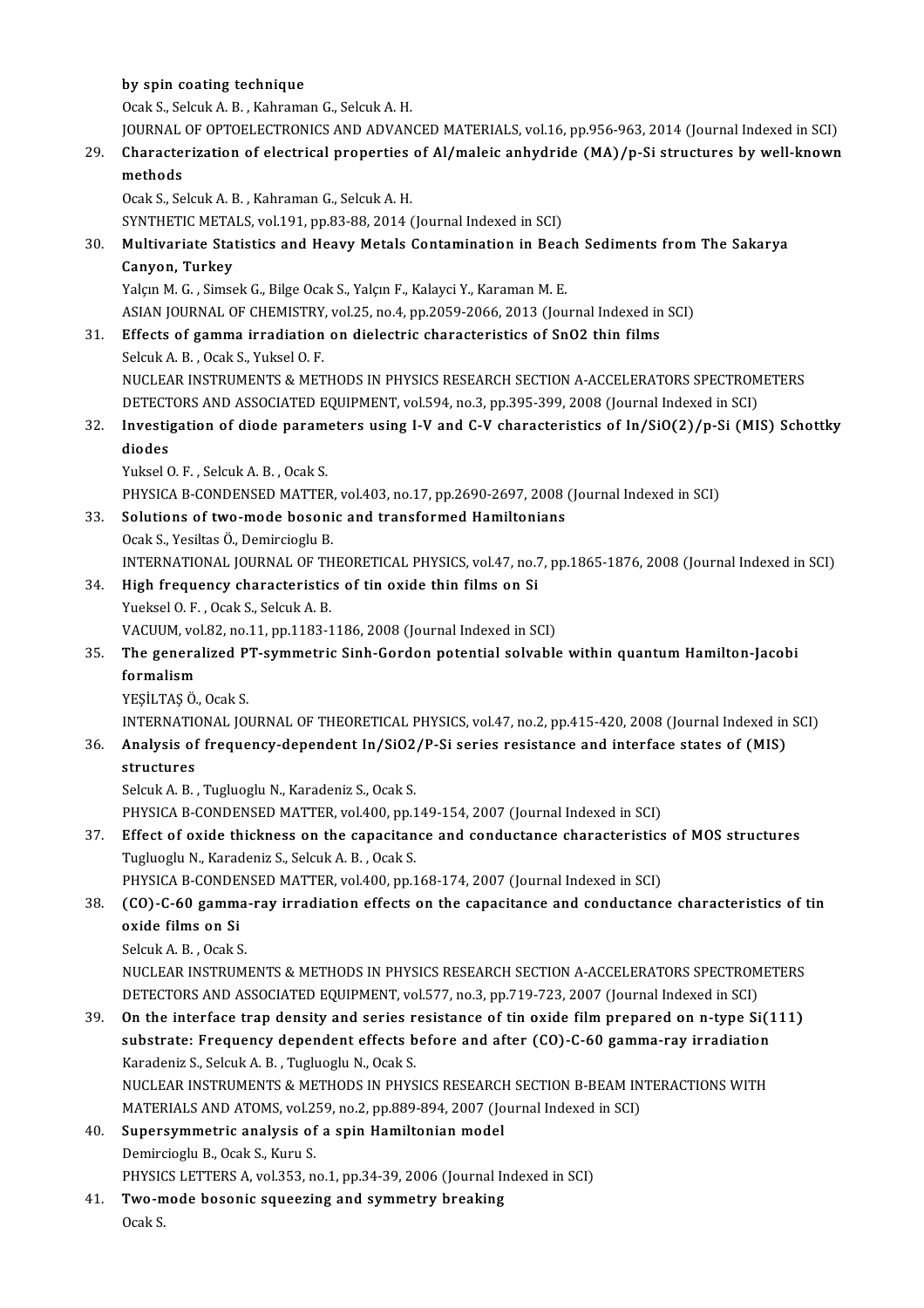PHYSICS LETTERS A, vol.335, pp.402-407, 2005 (Journal Indexed in SCI)<br>The effective petential of squeered anin states

- 42. The effective potential of squeezed spin states<br>Ocak S. Altanhan T. PHYSICS LETTERS A<br>The effective pote<br>Ocak S., Altanhan T.<br>PHYSICS LETTERS PHYSICS LETTERS A, vol.308, no.1, pp.17-22, 2003 (Journal Indexed in SCI) 9 Ocak S., Altanhan T.<br>PHYSICS LETTERS A, vol.308, no.1, pp.17-22, 2003 (Journal Indexed in SC<br>43. A squeezed-state approach for the spin polaron in the t-J model<br>Pilge S. Altanhan T.
- PHYSICS LETTERS A<br>**A squeezed-state**<br>Bilge S., Altanhan T.<br>JOUPNAL OF PHYSI A squeezed-state approach for the spin polaron in the t-J model<br>Bilge S., Altanhan T.<br>JOURNAL OF PHYSICS-CONDENSED MATTER, vol.12, no.8, pp.1837-1843, 2000 (Journal Indexed in SCI)<br>Saueezed spin states and Heisenberg inter Bilge S., Altanhan T.<br>JOURNAL OF PHYSICS-CONDENSED MATTER, vol.12, no<br>44. Squeezed spin states and Heisenberg interaction<br>Altanhan T., Bilge S.
	- **JOURNAL OF PHYSIC**<br>Squeezed spin sta<br>Altanhan T., Bilge S.<br>JOUPNAL OF PHYSIC JOURNAL OF PHYSICS A-MATHEMATICAL AND GENERAL, vol.32, no.1, pp.115-121, 1999 (Journal Indexed in SCI)

#### Articles Published in Other Journals

Inticles Published in Other Journals<br>1. The Effect of Ionizing Radiation on Device Parameters In Organic Based Schottky Diodes Used in<br>Selar Cell Applications The Effect of Ionizing R<br>Solar Cell Applications<br>Kanadanis S. Barre B. Kar Solar Cell Applications<br>Karadaniz S., Barış B., Karadeniz H., Bilge Ocak S., Selçuk A. Solar Cell Applications<br>Karadaniz S., Barış B., Karadeniz H., Bilge Ocak S., Selçuk A.<br>Karadeniz, vol.11, no.1, pp.222-238, 2021 (National Refreed University Journal)<br>Investigation of nadiation attenuation properties of Al Karadaniz S., Barış B., Karadeniz H., Bilge Ocak S., Selçuk A.<br>2. Investigation of radiation attenuation properties of Al-Cu matrix composites reinforced by different<br>2. Investigation of radiation attenuation properties of Karadeniz, vol.11, no.1, pp.22<br>Investigation of radiation<br>amount of B4 C particles<br><sup>Bilgo Ocak S. Gölmon H</sup> Investigation of radia<br>amount of B4 C partic<br>Bilge Ocak S., Gökmen U.<br>Bor Dergisi vol 5, no.3, r amount of B4 C particles<br>Bilge Ocak S., Gökmen U.<br>Bor Dergisi, vol.5, no.3, pp.124-130, 2020 (Other Refereed National Journals) Bilge Ocak S., Gökmen U.<br>Bor Dergisi, vol.5, no.3, pp.124-130, 2020 (Other Refereed National Jo<br>3. An Analyses of Schottky Structure with Lead Monoxide Layer<br>Pilge Ocak S. Gölmen H Bor Dergisi, vol.5, no.3, p<br>**An Analyses of Schott**<br>Bilge Ocak S., Gökmen U.<br>Comnesite Materials Bes Bilge Ocak S., Gökmen U.<br>Composite Materials Research, vol.1, no.2, 2019 (Journal Indexed in ESCI) Bilge Ocak S., Gökmen U.<br>Composite Materials Research, vol.1, no.2, 2019 (Journal Indexed in ESCI)<br>4. An investigation of the electrical properties of PbO based MOS-type different Schottky barrier<br>diades an a structure Composite Materials Rese<br>An investigation of the<br>diodes on a structure<br><sup>Bilgo</sup> Osak S. Orban E An investigation of<br>diodes on a structure<br>Bilge Ocak S., Orhan E.<br>AIB Conforence Brosse diodes on a structure<br>Bilge Ocak S., Orhan E.<br>AIP Conference Proceedings, vol.1935, no.1, pp.160002-160008, 2018 (Journal Indexed in ESCI) Bilge Ocak S., Orhan E.<br>AIP Conference Proceedings, vol.1935, no.1, pp.160002-160008, 2018 (Journal Indexed in ESCI)<br>5. Investigation of low-frequency dependent characteristics of Al/Maleic Anhydride (MA)/p-Si Schottky<br>bon AIP Conference<br>Investigation<br>barrier diode<br>Orban E. Bilge C Investigation of low-frequency<br>barrier diode<br>Orhan E., Bilge Ocak S., Selçuk A. B.<br>AIB Conference Preseedings val 14 barrier diode<br>Orhan E., Bilge Ocak S., Selçuk A. B.<br>AIP Conference Proceedings, vol.1935, no.1, pp.1-5, 2018 (Journal Indexed in ESCI) 6. Orhan E., Bilge Ocak S., Selçuk A. B.<br>AIP Conference Proceedings, vol.1935, no.1, pp.1-5, 2018 (Journal Indexed in ESCI)<br>6. Dielectric Properties of Al Poly methyl methacrylate PMMA p Si Structures at Temperatures Be AIP Cor<br><mark>Dielect</mark><br>300 K<br><sup>Orban I</sup> Dielectric Propertie<br>300 K<br>Orhan E., Bilge Ocak S.<br>Procodia - Social and E 300 K<br>Orhan E., Bilge Ocak S.<br>Procedia - Social and Behavioral Sciences, vol.195, pp.1740-1745, 2015 (Journal Indexed in ESCI) 9. Orhan E., Bilge Ocak S.<br>Procedia - Social and Behavioral Sciences, vol.195, pp.1740-1745, 2015 (Journal Indexed in ESCI)<br>7. Experimental Study of Effects of Ultrasonic Waves on HeatDistribution in Gaseous Medium Köprü M., Orhan E., Bilge Ocak S.<br>Procedia - Social and Behavioral Sciences, vol.195, pp.2849-2858, 2015 (Journal Indexed in ESCI) Experimental Study of Effects of Ultrasonic Waves on HeatDistribution in Gaseous Med<br>Köprü M., Orhan E., Bilge Ocak S.<br>Procedia - Social and Behavioral Sciences, vol.195, pp.2849-2858, 2015 (Journal Indexed in ESCI)<br>Influe Köprü M., Orhan E., Bilge Ocak S.<br>Procedia - Social and Behavioral Sciences, vol.195, pp.2849-2858, 2015 (Journal Index<br>8. Influence of alpha particle irradiation on oxide layer schottky of structures<br>Pilge Ogak S. Solguk Procedia - Social and B<br>**Influence of alpha p**<br>Bilge Ocak S., Selçuk A.<br>JOSP (JOSP JACC), vol. Bilge Ocak S., Selçuk A.<br>IOSR (IOSR-JAGG), vol.1, pp.10-13, 2013 (Journal Indexed in ESCI) Bilge Ocak S., Selçuk A.<br>10SR (10SR-JAGG), vol.1, pp.10-13, 2013 (Journal Indexed in ESCI)<br>9. Gaussian Distribution on Electrical characteristics of Al SiO2 p Si Structures<br>Pilge Ocak S. Karadania S. IOSR (IOSR-JAGG), vol.1, p<br>Gaussian Distribution<br>Bilge Ocak S., Karadeniz S.<br>American Journal of Mateu Gaussian Distribution on Electrical characteristics of Al SiO2 p Si Structures<br>Bilge Ocak S., Karadeniz S.<br>American Journal of Materials Science, vol.2, pp.125-130, 2012 (Journal Indexed in ESCI)<br>Higlandiaulmis Elektron Do Bilge Ocak S., Karadeniz S.<br>American Journal of Materials Science, vol.2, pp.125-130, 2012 (Journal Indexed in ESCI)<br>10. Hızlandırılmış Elektron Demeti ile Atık Suların Işınlanması Tekniğinin Değerlendirilmesi<br>Rilge Osak S American Jo<mark>l</mark><br>H<mark>ızlandırılı</mark><br>Bilge Ocak S.<br>TMMOP Firil Hızlandırılmış Elektron Demeti ile Atık Suların Işınlanması Tekniğinin Değerlendi<br>Bilge Ocak S.<br>TMMOB Fizik Mühendisleri Odası, vol.2, pp.30-38, 2002 (Other Refereed National Journals)<br>Cek Amaelı Kullanım için Elektron Hır Bilge Ocak S.<br>11. YMMOB Fizik Mühendisleri Odası, vol.2, pp.30-38, 2002 (Other Refereed<br>11. Cok Amaçlı Kullanım için Elektron Hızlandırıcı Ünitesi Tasarımı<br>11. Silge Osak S TMMOB Fizil<br><mark>Çok Amaçlı</mark><br>Bilge Ocak S.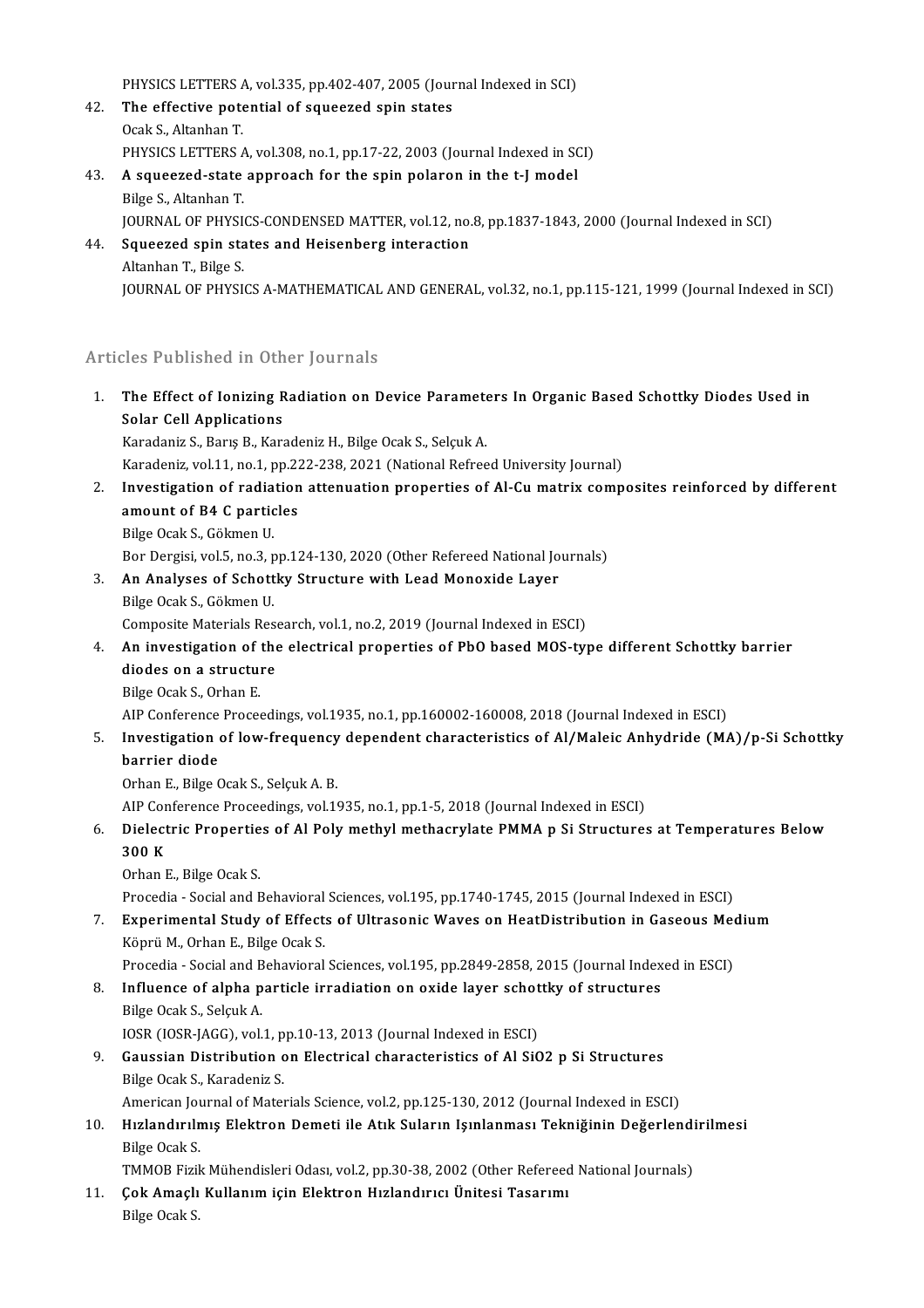TMMOB Fizik Mühendisleri Odası Bülteni, vol.1, pp.10-20, 2002 (Other Refereed National Journals)<br>Higlandırılmış Elektron Domati ile Base Garlanından SO2 ve NOv'in Uraklastınılması İsla

- 12. TMMOB Fizik Mühendisleri Odası Bülteni, vol.1, pp.10-20, 2002 (Other Refereed National Journals)<br>12. Hızlandırılmış Elektron Demeti ile Baca Gazlarından SO2 ve NOx'in Uzaklaştırılması İşleminin Teknik<br>12. Hizlandırılmı TMMOB Fizik Mühendisleri Odası Bülteni, vo<br>Hızlandırılmış Elektron Demeti ile Baca<br>ve Ekonomik Açıdan Değerlendirilmesi<br><sup>Bilgo Osak S</sup> H<mark>izlandırılı</mark><br>ve Ekonomi<br>Bilge Ocak S.<br>TMMOP Eizil ve <mark>Ekonomik Açıdan Değerlendirilmesi</mark><br>Bilge Ocak S.<br>TMMOB Fizik Mühendisleri Odası Bülteni, vol.2, pp.1-10, 2001 (Other Refereed National Journals)<br>Fyaluation of the electron beam flue gas treatment presess to remeye SO2 13. Bilge Ocak S.<br>13. TMMOB Fizik Mühendisleri Odası Bülteni, vol.2, pp.1-10, 2001 (Other Refereed National Journals)<br>13. Evaluation of the electron beam flue gas treatment process to remove SO2 and NOx emission from
- TMMOB Fizik Mühendisleri Odası Bülteni,<br>Evaluation of the electron beam flue<br>coal thermal power plants in Turkey<br><sup>Bilgo</sup> Osak S coal thermal power plants in Turkey<br>Bilge Ocak S. IAEA-SM-,vol.366,no.155,pp.120-122,2001(Journal IndexedinESCI)

#### Books&Book Chapters

looks & Book Chapters<br>1. Comparison Of Electronic Properties Of Poly (Methyl Methacrylate) With The Double<br>Heterostrusture (Prime / Leed Oudee) to & Book unapters<br>Comparison Of Electronic Properties Of<br>Heterostructure (Pmma/ Lead Oxides) Comparison Of Electronic Pro<br>Heterostructure (Pmma/ Lea<br>Akay D., Gökmen U., Bilge Ocak S.<br>in: Engineering On Energy Materi Heterostructure (Pmma/ Lead Oxides)<br>Akay D., Gökmen U., Bilge Ocak S.<br>in: Engineering On Energy Materiials, Akay Defne, Editor, Iksad Publications, Ankara, pp.3-28, 2020<br>SIGAK PRESLEME VÖNTEML U.E ÜRETU MIS PACRARGACIK TAK

- 2. Akay D., Gökmen U., Bilge Ocak S.<br>2. SICAK PRESLEME YÖNTEMİ İLE ÜRETİLMİŞ B4CPARÇACIK TAKVİYELİ MAGNEZYUM<br>2. SICAK PRESLEME YÖNTEMİ İLE ÜRETİLMİŞ B4CPARÇACIK TAKVİYELİ MAGNEZYUM<br>1. MATRISLI İKOMPOZIT MALZEMENIN BADYOAKT MATRİSLİKOMPOZİT MALZEMENİN RADYOAKTİFÖZELLİKLERİNİN TEORİK OLARAK İNCELENMESİ<br>Gökmen U., Yılmaz Ö., Bilge Ocak S. 2. SICAK PRESLEME YÖNTEMİ İLE ÜRETİLMİŞ B4CPARÇACIK TAKVİYELİ MAGNEZYUM MATRİSLİKOMPOZİT MALZEMENİN RADYOAKTİFÖZELLİKLERİNİN TEORİK OLARAK İNCELENMESİ<br>Gökmen U., Yılmaz Ö., Bilge Ocak S.<br>in: MÜHENDİSLİK ALANINDA TEKNOLOJİK GELİŞMELER, PROF. DR. HÜLYA KALAYCIOĞLUDR. ÖĞR. ÜYESİ SENAİ<br>XALCINKAXA, Gökmen U., Yılmaz Ö., Bilge Ocak S.<br>in: MÜHENDİSLİK ALANINDA TEKNOLOJİK GELİŞMELER, PROF. DR. HÜLYA KALAYCIOĞLUDR. ÖĞR. Ü<br>YALÇINKAYA, Editor, GÜVEN PLUS GRUP DANIŞMANLIK A.Ş. YAYINLARI, İstanbul, pp.287-309, 2020<br>A semnari
- in: MÜHENDİSLİK ALANINDA TEKNOLOJİK GELİŞMELER, PROF. DR. HÜLYA KALAYCIOĞLUDR. ÖĞR. ÜY.<br>YALÇINKAYA, Editor, GÜVEN PLUS GRUP DANIŞMANLIK A.Ş. YAYINLARI, İstanbul, pp.287-309, 2020<br>3. A comparison the electrical propertie YALÇINKAYA, Editor, GÜVEN PLUS<br>**A comparison the electrical pr**<br>Gökmen U., Orhan E., Bilge Ocak S. Gökmen U., Orhan E., Bilge Ocak S.<br>in: ISMS Book, Prof. Dr. Serdar SALMAN ve Prof. Dr. Zafer GÖLEN, Editor, Gece Kitaplığı, Ankara, pp.95-101, 2018

65 kmen U., Orhan E., Bilge Ocak S.<br>in: ISMS Book, Prof. Dr. Serdar SALMAN ve Prof. Dr. Zafer GÖLEN, Editor, Gece Kitaplığı, Ankara, pp.95-101, 2018<br>4. Gamma-ray irradiation investigation on the electrical properties o in: ISMS<br><mark>Gamma</mark><br>silicon Gamma-ray irradiation investigation o<br>silicon<br>Gökmen U., Orhan E., Bilge Ocak S., Seven E.<br>in: ISMS Book, Brof. Dr. Serdar SALMAN.us

**silicon**<br>Gökmen U., Orhan E., Bilge Ocak S., Seven E.<br>in: ISMS Book, Prof. Dr. Serdar SALMAN ve Prof. Dr. Zafer GÖLEN, Editor, Gece Kitaplığı, Ankara, pp.385-391, 2018

#### Refereed Congress / Symposium Publications in Proceedings

Refereed Congress / Symposium Publications in Proceedings<br>1. Gamma and Neutron Attenuation Behaviors of Composite Materials reed dong<br>Gamma and<br>Bilge Ocak S.<br>The Scientific

Gamma and Neutron Attenuation Behaviors of Composite Materials<br>Bilge Ocak S.<br>The Scientific Program of the 9th International Engineering, Architecture and Design Congress, İstanbul, Turkey, 30<br>April 2022, pp.5.7 Bilge Ocak S.<br>The Scientific Progr<br>April 2022, pp.5-7<br>T15 VÜKSEK HIZ The Scientific Program of the 9th International Engineering, Architecture and Design Congress, İstanb<br>April 2022, pp.5-7<br>2. T15 YÜKSEK HIZ ÇELİĞİNİN RADYASYON ZAYIFLATMA ÖZELLİKLERİNİN ARAŞTIRILMASI<br>Gölmen II, Bilge Osak S

April 2022, pp.5-7<br>**T15 YÜKSEK HIZ ÇELİĞİNİN R**<br>Gökmen U., Bilge Ocak S., Özkan Z.<br>III Uluclararacı Sayunma Sanavi S T15 YÜKSEK HIZ ÇELİĞİNİN RADYASYON ZAYIFLATMA ÖZELLİKLERİNİN ARAŞTIRI<br>Gökmen U., Bilge Ocak S., Özkan Z.<br>III. Uluslararası Savunma Sanayi Sempozyumu, Kırıkkale, Turkey, 7 - 09 October 2021, pp.1-4<br>Cranhan avıda (Cald Nanan

## 3. Gökmen U., Bilge Ocak S., Özkan Z.<br>11. Uluslararası Savunma Sanayi Sempozyumu, Kırıkkale, Turkey, 7 - 09 October 2021, pp.1-4<br>3. Graphen oxıde/Gold Nanopartıcle Based Electro chemıcal Sensor Desıgn For Pestıcıde Resı III. Uluslararası Savunma Sanayi Sempozyumu, Kırıkkale, Turkey, 7 - 09 October 2021, pp.1-4<br>Graphen oxıde/Gold Nanopartıcle Based Electro chemical Sensor Design For Pest<br>Analysis<br>Bilge Ocak S., Aslan N. Graphen oxide/Gole<br>Analysis<br>Bilge Ocak S., Aslan N.<br>Turkich Physical Socie

Turkish Physical Society 33. International Congres, Muğla, Turkey, 7 - 10 September 2020, pp.450-451 Bilge Ocak S., Aslan N.<br>Turkish Physical Society 33. International Congres, Muğla, Turkey, 7 - 10 September 2020, pp.450-451<br>4. Analyses Of Diode Parameters Using C–V and G-V Characteristics Of Al/PMMA/PbO/P-Si Structures<br>

BİLGE OCAK S., AKAY D., GÖKMEN U. Analyses Of Diode Parameters Using C–V and G-V Characteristics Of<br>BİLGE OCAK S., AKAY D., GÖKMEN U.<br>türk fizik derneği 35. uluslararası fizik kongresi, 5 June - 09 September 2019<br>Characterization Of Electrical Properties O

türk fizik derneği 35. uluslararası fizik kongresi, 5 June - 09 September 2019

5. Characterization Of Electrical Properties Of PMMA/Pbo Structures

türk fizik derneği 35. uluslararası fizik kongresi, 5 - 09 September 2019

6. Electrical Characteristics of Al/Graphene/Laser Patterned P Type Si Schottky Diode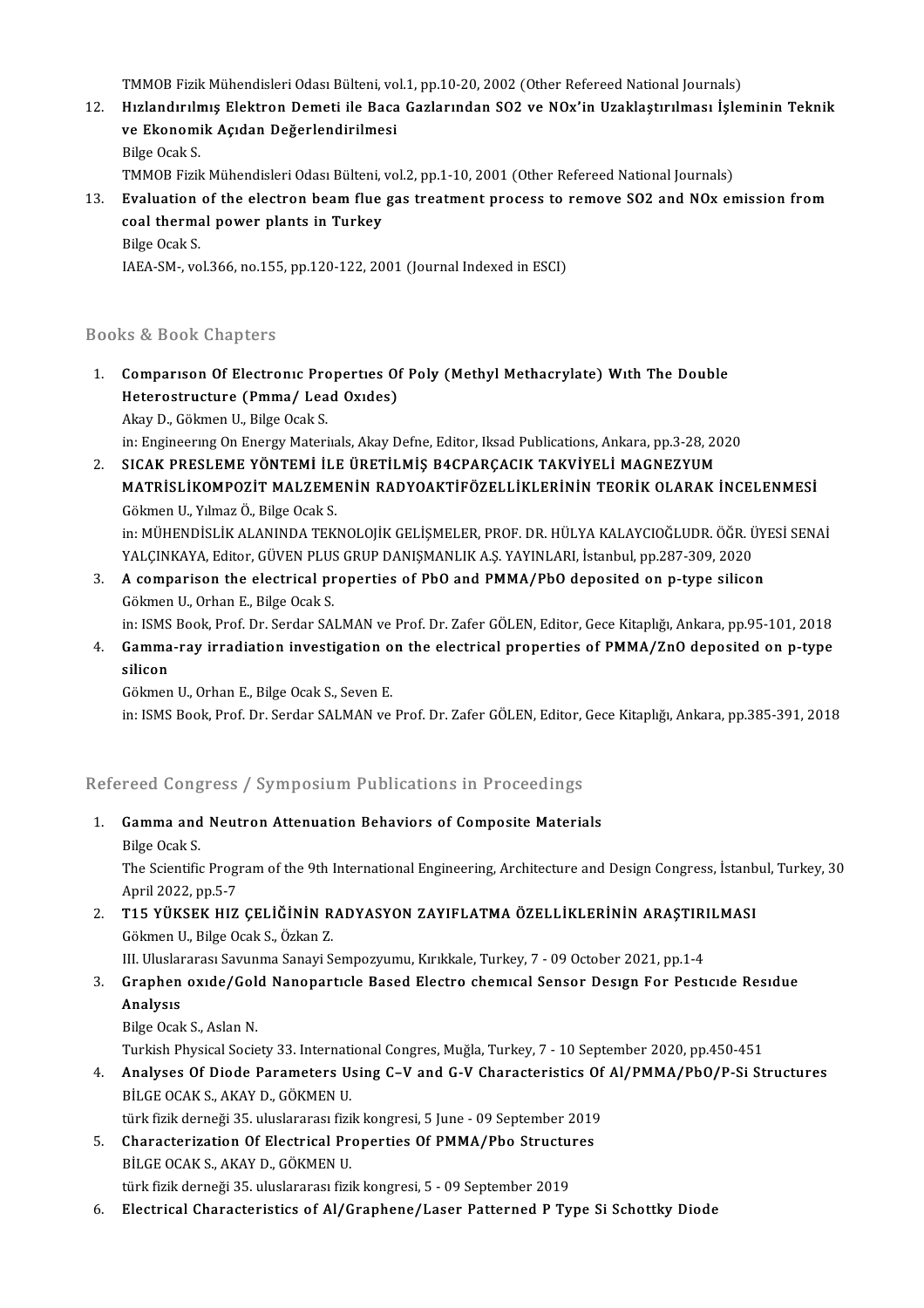Orhan E, Bilge Ocak S.

Orhan E., Bilge Ocak S.<br>IATENS'19, Konya, Turkey, 4 - 06 October 2019, pp.6-7<br>Conseitance Voltage and Conductance Voltage Ch

7. Capacitance-Voltage and Conductance-Voltage Characteristics of Schottky Diode Based Graphene **IATENS'19, I<br>Capacitance<br>Nanosheet**<br>E<sup>GLE</sup> Payro

Efil E., Bayram Ö., Orhan E., Bilge Ocak S.

- IATENS'19, Konya, Turkey, 4 06 October 2019 Efil E., Bayram Ö., Orhan E., Bilge Ocak S.<br>1ATENS'19, Konya, Turkey, 4 - 06 October 2019<br>8. Current-Voltage Characteristics of Graphene Nanosheet Schottky Diode<br>Ffil E. Bayram Ö. Orhan E. Bilge Ocak S. IATENS'19, Konya, Turkey, 4 - 06 Octobe<br>**Current-Voltage Characteristics of (**<br>Efil E., Bayram Ö., Orhan E., Bilge Ocak S.<br>LATENS'19, Konya Turkey, 4 , 06 Octobe Current-Voltage Characteristics of Graphene Nanos<br>Efil E., Bayram Ö., Orhan E., Bilge Ocak S.<br>IATENS'19, Konya, Turkey, 4 - 06 October 2019, pp.20-21<br>BECVD Crown Craphen Nanosheets onte Laser Batt
- Efil E., Bayram Ö., Orhan E., Bilge Ocak S.<br>1ATENS'19, Konya, Turkey, 4 06 October 2019, pp.20-21<br>9. PECVD Grown Graphen Nanosheets onto Laser Patterned P Type Si<br>Kaymak N. Bayram Ö. Bilge Ocak S. Orban E. IATENS'19, Konya, Turkey, 4 - 06 October 2019<br>PECVD Grown Graphen Nanosheets onto<br>Kaymak N., Bayram Ö., Bilge Ocak S., Orhan E.<br>LATENS'19, Konya Turkey, 4 - 06 October 201 PECVD Grown Graphen Nanosheets onto Laser P<br>Kaymak N., Bayram Ö., Bilge Ocak S., Orhan E.<br>IATENS'19, Konya, Turkey, 4 - 06 October 2019, pp.8-9<br>CAMMA PAY IPPADIATION IMPACTS ON THE CUP IATENS'19, Konya, Turkey, 4 - 06 October 2019, pp.8-9
- Kaymak N., Bayram Ö., Bilge Ocak S., Orhan E.<br>14TENS'19, Konya, Turkey, 4 06 October 2019, pp.8-9<br>10. GAMMA-RAY IRRADIATION IMPACTS ON THE CURRENTVOLTAGERELATIONS OF RUBRENE BASED<br>0RGANIC METALPOLYMER SEMICONDUCTORS BİLGE OCAK S., AKAY D., GÖKMEN U. 7. EUROPEAN CONFERENCEONRENEWABLE ENERGY SYSTEMS, 10 - 12 June 2019 BILGE OCAK S., AKAY D., GÖKMEN U.<br>7. EUROPEAN CONFERENCEONRENEWABLE ENERGY SYSTEMS, 10 - 12 June 2019<br>11. ELECTRONIC AND CONDUCTIVITY CHARACTERISTICS OFRUBRENE PENTAGON BASED SCHOTTKY
- 7. EUROPEAN CONFERENCEONRENEWABLE ENERGY SYSTEMS, 10 1<br>ELECTRONIC AND CONDUCTIVITY CHARACTERISTICS OFRUBF<br>BARRIER DIODES(SBDs): 聶푹図図 GAMMA-RAY IRRADIATION BARRIER DIODES(SBDs): 푪풐図図 GAMMA-RAY IRRADIATION<br>Bilge Ocak S., Akay D., Gökmen U. BARRIER DIODES(SBDs): 聶풐図図 GAMMA-RAY IRRADIATION<br>Bilge Ocak S., Akay D., Gökmen U.<br>7. EUROPEAN CONFERENCEONRENEWABLE ENERGY SYSTEMS, Madrid, Spain, 10 - 12 June 2019, pp.519-522<br>Dijital Baskids Kažit Vürsu Yanısının Görün
- Bilge Ocak S., Akay D., Gökmen U.<br>12. EUROPEAN CONFERENCEONRENEWABLE ENERGY SYSTEMS, Madrid, Spain, 10 12 Ju<br>12. Dijital Baskıda Kağıt Yüzey Yapısının Görüntü Kalitesine Etkisinin İncelenmesi<br>ERRAS R. ÖZCAN A. CÖKMEN U. 7. EUROPEAN CONFERENCEONRENEWABLE EN<br>Dijital Baskıda Kağıt Yüzey Yapısının Görür<br>ERBAŞ B., ÖZCAN A., GÖKMEN U., BİLGE OCAK S.<br>2rd International Sumposium on Inneyatiye Ann Dijital Baskıda Kağıt Yüzey Yapısının Görüntü Kalitesine Etkisinin İncelenmesi<br>ERBAŞ B., ÖZCAN A., GÖKMEN U., BİLGE OCAK S.<br>3rd International Symposium on Innovative Approaches in Scientific Studies, Ankara, Turkey, 19 - 2 ERBAŞ B., ÖZCAN<br>3rd International :<br>vol.1, pp.264-275 3rd International Symposium on Innovative Approaches in Scientific Studies, Ankara, Turkey, 19 - 21 A<br>vol.1, pp.264-275<br>13. A comparison the electrical properties of PbO and PMMA/PbO deposited on p-type silicon<br>ERILE KAYMA
- vol.1, pp.264-275<br>A comparison the electrical properties of PbO and PMMA/PbO d<br>EFİL E., KAYMAK N., GÖKMEN U., ORHAN E., BİLGE OCAK S., SELÇUK A. B.<br>International Symposium on Multidisiplinery Studies (ISMS2019), 16, -17 A comparison the electrical properties of PbO and PMMA/PbO deposited on p-ty<br>EFİL E., KAYMAK N., GÖKMEN U., ORHAN E., BİLGE OCAK S., SELÇUK A. B.<br>International Symposium on Multidiciplinary Studies (ISMS2018), 16 - 17 Nove International Symposium on Multidiciplinary Studies (ISMS2018), 16 - 17 November 2018
- EFİL E., KAYMAK N., GÖKMEN U., ORHAN E., BİLGE OCAK S., SELÇUK A. B.<br>International Symposium on Multidiciplinary Studies (ISMS2018), 16 17 November 2018<br>14. Gamma-ray irradiation investigation on the electrical propertie

KAYMAK N., EFİL E., GÖKMEN U., ORHAN E., BİLGE OCAK S., SEVEN E.

International Symposium on Multidiciplinary Studies (ISMS 2018), 16 - 17 November 2018

15. KAYMAK N., EFİL E., GÖKMEN U., ORHAN E., BİLGE OCAK S., SEVEN E.<br>15. Investigation of gamma-ray irradiation effects on dielectric properties of rubrene deposited on p-<br>15. Investigation of gamma-ray irradiation effects International <mark>:</mark><br>Investigation<br>type silicoN<br><sup>MAMAM N</sub></sup> Investigation of gamma-ray irradiation effects on dielectric production<br>type silicoN<br>KAYMAK N., EFİL E., SEVEN E., SELÇUK A. B. , ORHAN E., BİLGE OCAK S.<br>Materials Ssianse and Advanced Nanateshnalasias for Navt Conoration

type silicoN<br>KAYMAK N., EFİL E., SEVEN E., SELÇUK A. B. , ORHAN E., BİLGE OCAK S.<br>Materials Science and Advanced Nanotechnologies for Next Generation (MSNG2018), 4 - 06 October 2018, pp.193-<br>195 KAYI<br>Mate<br>195<br>Free Materials Science and Advanced Nanotechnologies for Next Generation (MSNG2018), 4 - 06 October 2018, pp.19.<br>16. Frequency dependent effects before and after gamma-ray irradiation on Al/C42H28/p-Si structure<br>KAYMAK N. ERILE

- 195<br>Frequency dependent effects before and after gamma-raj<br>KAYMAK N., EFİL E., AKAY D., ORHAN E., BİLGE OCAK S., seven e.<br>Materials Ssiense and Advanced Nanotoshnelegies for Next Cons Frequency dependent effects before and after gamma-ray irradiation on Al/C42H28/p-Si struct<br>KAYMAK N., EFİL E., AKAY D., ORHAN E., BİLGE OCAK S., seven e.<br>Materials Science and Advanced Nanotechnologies for Next Generation KAYMAK N., EFİL E., AKAY D., ORHAN E., BİLGE OCAK S., seven e.<br>Materials Science and Advanced Nanotechnologies for Next Generation (MSNG2018), 16 - 17 October 2018,<br>pp.199-201
- Materials Science and Advanced Nanotechnologies for Next Generation (MSNG2018), 16 17 October 20<br>pp.199-201<br>17. A study of gamma-ray irradiation effect on electrical of characteristic of the metal-polymer-<br>comisonductor pp.199-201<br>A study of gamma-ray irr<br>semiconductor structure<br>FEU E SELCUKA B KAYM A study of gamma-ray irradiation effect on electrical of charae<br>semiconductor structure<br>EFİL E., SELÇUK A. B. , KAYMAK N., BİLGE OCAK S., ORHAN E., elenur s.<br>Materials Science and Advanced Nanateshnalagies for Newt Conerat

semiconductor structure<br>EFİL E., SELÇUK A. B. , KAYMAK N., BİLGE OCAK S., ORHAN E., elenur s.<br>Materials Science and Advanced Nanotechnologies for Next Generation (MSNG2018), 16 - 17 October 2018,<br>pp.196-198 EFIL E., SELÇUK A. B., KAYMAK N., BİLGE OCAK S., ORHAN E., elenur s.

18. INCONEL 718 SÜPERALAŞIM TOZLARININ AKIŞ DAVRANIŞÖZELLIKLERININ İNCELENMESI pp.196-198<br>I<mark>NCONEL 718 SÜPERALA</mark><br>GÖKMEN U., BİLGE OCAK S.<br><sup>9th</sup> International Conferenc

8th International Conference of Strategic Research on Scientific Studies and Education 2018, Viyana, Austria, 11 -<br>13 May 2018, vol.1, pp.89-95 GÖKMEN U., BİLGE OCAK S.<br>8th International Conference<br>13 May 2018, vol.1, pp.89-95<br>EREQUENCY DERENDENT I 8th International Conference of Strategic Research on Scientific Studies and Education 2018, Viyana, Austria, 11<br>13 May 2018, vol.1, pp.89-95<br>19. FREQUENCY DEPENDENT EFFECTS BEFORE AND AFTER GAMMARAY IRRADIATION ON AL/C24

13 May 2018, vol.1, pp.89<br>FREQUENCY DEPENDE<br>/P-SI MPS STRUCTURE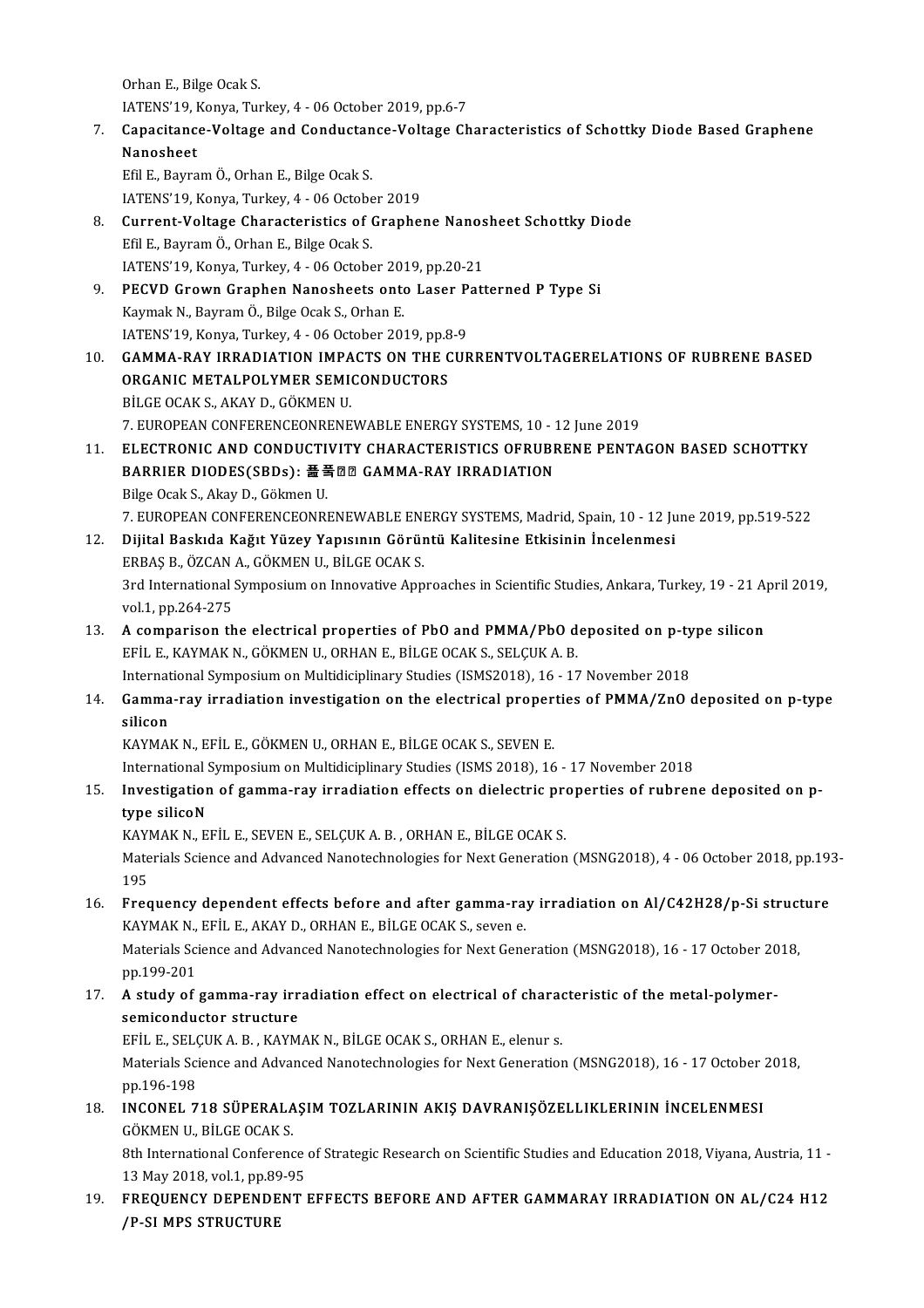Bilge Ocak S., Orhan E.

Bilge Ocak S., Orhan E.<br>6. EUROPEAN CONFERENCE ON RENEWABLE ENERGY SYSTEMS, İstanbul, Turkey, 25 - 27 June 2018, pp.29-31<br>EREQUENCY DERENDENT DIELECTRIC PROPERTIES OF ATOMIC LAYER DEROSITION CROWN ZINC Bilge Ocak S., Orhan E.<br>20. EUROPEAN CONFERENCE ON RENEWABLE ENERGY SYSTEMS, İstanbul, Turkey, 25 - 27 June 2018, pp.29-31<br>20. FREQUENCY DEPENDENT DIELECTRIC PROPERTIES OF ATOMIC LAYER DEPOSITION GROWN ZINC-<br>20. EREQUENCY 6. EUROPEAN CONFERENCE ON REN<br>FREQUENCY DEPENDENT DIELI<br>OXIDE BASED MIS STRUCTURE **FREQUENCY DEPEN<br>OXIDE BASED MIS S<br>Bilge Ocak S., Orhan E.<br>6. EUROPEAN CONEER** OXIDE BASED MIS STRUCTURE<br>Bilge Ocak S., Orhan E.<br>6. EUROPEAN CONFERENCE ON RENEWABLE ENERGY SYSTEMS , İstanbul, Turkey, 25 - 27 June 2018, pp.35-37<br>EEEECTS OF TEMPERATURE AND EREQUENCY ON CARACITANCE AND CONDUCTANCE Bilge Ocak S., Orhan E.<br>21. EUROPEAN CONFERENCE ON RENEWABLE ENERGY SYSTEMS , Istanbul, Turkey, 25 - 27 June 2<br>21. EFFECTS OF TEMPERATURE AND FREQUENCY ON CAPACITANCE AND CONDUCTANCE<br>21. EFFECTS OF TEMPERATURE ONDE PASED M 6. EUROPEAN CONFERENCE ON RENEWABLE ENERGY SYSTEMS , Is<br>EFFECTS OF TEMPERATURE AND FREQUENCY ON CAPACITA<br>CHARACTERISTICS OF ZINC-OXIDE BASED MIS-STRUCTURE<br>Bilgo Ocal: S. Orban F 21. EFFECTS OF TEMPERATURE AND FREQUENCY ON CAPACITANCE AND CONDUCTANCE<br>CHARACTERISTICS OF ZINC-OXIDE BASED MIS-STRUCTURE<br>Bilge Ocak S., Orhan E. CHARACTERISTICS OF ZINC-OXIDE BASED MIS-STRUCTURE<br>Bilge Ocak S., Orhan E.<br>6. EUROPEAN CONFERENCE ON RENEWABLE ENERGY SYSTEMS, İstanbul, Turkey, 25 - 27 June 2018, pp.32-34<br>EREQUENCY DERENDENT DIELECTRIC CHARACTERISTICS AND Bilge Ocak S., Orhan E.<br>22. EUROPEAN CONFERENCE ON RENEWABLE ENERGY SYSTEMS, İstanbul, Turkey, 25 - 27 June 2018, pp<br>22. FREQUENCY DEPENDENT DIELECTRIC CHARACTERISTICS AND ELECTRICAL CONDUCTIVITY 6. EUROPEAN CONFERENCE ON RENEWABLE ENE<br>FREQUENCY DEPENDENT DIELECTRIC CHARA<br>BEHAVIOR OF AL/C24 H12/P-SI STRUCTURE<br>Bilge Ogel: S. Orban E 22. FREQUENCY DEPENDENT DIELECTRIC CHARACTERISTICS AND ELECTRICAL CONDUCTIVITY<br>BEHAVIOR OF AL/C24 H12/P-SI STRUCTURE<br>Bilge Ocak S., Orhan E. BEHAVIOR OF AL/C24 H12/P-SI STRUCTURE<br>Bilge Ocak S., Orhan E.<br>6. EUROPEAN CONFERENCE ON RENEWABLE ENERGY SYSTEMS , İstanbul, Turkey, 25 - 27 June 2018, pp.31-35<br>DOSE RATES AND ACTIVITY CONCENTRATIONS OF NATURAL ROCKS Bilge Ocak S., Orhan E.<br>
6. EUROPEAN CONFERENCE ON RENEWABLE ENERGY SYSTEMS , İstanbul, Tu<br>
23. DOSE RATES AND ACTIVITY CONCENTRATIONS OF NATURAL ROCKS<br>
PULCE OCAK S. UNAL S. YALCIN M.C. ÖZEP Ö. 6. EUROPEAN CONFERENCE ON RENEWABLE E<br>DOSE RATES AND ACTIVITY CONCENTRAT<br>BİLGE OCAK S., UNAL S., YALÇIN M. G. , ÖZER Ö.<br>Oth International Sumnesium of the Esstern Me 9th International Symposium of the Eastern Mediterranean Geology (ISEMG 2018), Antalya, Turkey, 7 - 11 May<br>9th International Symposium of the Eastern Mediterranean Geology (ISEMG 2018), Antalya, Turkey, 7 - 11 May<br>2018 BİLGE OCAK S., UNAL S., YALÇIN M. G., ÖZER Ö. 9th International Symposium of the Eastern Mediterranean Geology (ISEMG 2018), Antalya, Turkey, 7 - 11<br>2018<br>24. Investigation of Low-Frequency Dependent Characteristics of Al/Maleic Anhydride (MA)/p-Si 2018<br>Investigation of Low-Fr<br>Schottky Barrier Diode<br>Kaymak N. Oz Orban E. Os Investigation of Low-Frequency Depen<br>Schottky Barrier Diode<br>Kaymak N., Oz Orhan E., Ocak S., Selcuk A. B.<br>22rd International Physics Congress of the 1 Schottky Barrier Diode<br>Kaymak N., Oz Orhan E., Ocak S., Selcuk A. B.<br>33rd International Physics Congress of the Turkish-Physical-Society (TPS), Bodrum, Turkey, 6 - 10 September<br>2017, vol.1935 Kaymak N., Oz Orhan E., Ocak S., Selcuk A. B. 33rd International Physics Congress of the Turkish-Physical-Society (TPS), Bodrum, Turkey, 6 - 10 September<br>2017, vol.1935<br>DESIGN OF CONTROL AND DATA ACQUISITON SOFTWARE FOR A MULTISTRIP DETECTOR SYSTEM 2017, vol.1935<br>**DESIGN OF CONTROL AND DATA**<br>Selçuk A. B. , Bilge Ocak S., Selçuk A. H.<br>Turkich Physical Society 22, Internatio DESIGN OF CONTROL AND DATA ACQUISITON SOFTWARE FOR A MULTISTRIP DETECTOR<br>Selçuk A. B. , Bilge Ocak S., Selçuk A. H.<br>Turkish Physical Society 33. International Congres, Muğla, Turkey, 6 - 09 September 2017, pp.95-96<br>Desing Selçuk A. B. , Bilge Ocak S., Selçuk A. H.<br>Turkish Physical Society 33. International Congres, Muğla, Turkey, 6 -<br>26. Desing and Fabrication of Green Laser Designater Prototype<br>DEVELI B., TIKEN M., BERBEROĞLU H., BILGE OCA Turkish Physical Society 33. International Congres, Muğla, Turkey, 6 - 09 September 2017, pp.95-96 Desing and Fabrication of Green Laser Designater Prototype<br>DEVELİ B., TİKEN M., BERBEROĞLU H., BİLGE OCAK S., ORHAN E.<br>Turkish Physical Society 33. International Congress, 6 - 10 September 2017<br>Design of a new radiation sh DEVELİ B., TİKEN M., BERBEROĞLU H., BİLGE OCAK S., ORHAN E.<br>Turkish Physical Society 33. International Congress, 6 - 10 September 2017<br>27. Design of a new radiation chamber for multistript detector system<br>SELCIV A B. SELCI Turkish Physical Society 33. International Container for<br>Design of a new radiation chamber for<br>SELÇUK A. B. , SELÇUK A. H. , BİLGE OCAK S.<br>Turkish Physical Society 22. International Co Design of a new radiation chamber for multistript detector system<br>SELÇUK A. B. , SELÇUK A. H. , BİLGE OCAK S.<br>Turkish Physical Society 33. International Congress, 6 - 10 September 2017<br>Investigation of Low Encougney, Depen SELÇUK A. B., SELÇUK A. H., BİLGE OCAK S.<br>Turkish Physical Society 33. International Congress, 6 - 10 September 2017<br>28. Investigation of Low Frequency- Dependent Characteristics of PBOThin Films<br>SELCUK A. B., FEU, E. ODHA Turkish Physical Society 33. International Congrent<br>Investigation of Low Frequency- Depender<br>SELÇUK A. B. , EFİL E., ORHAN E., BİLGE OCAK S. Investigation of Low Frequency- Dependent Characteristics of PB(<br>SELÇUK A. B. , EFİL E., ORHAN E., BİLGE OCAK S.<br>urkish Physical Society 33. International Congress., 6 - 10 September 2017<br>Low Frequency Dependent Dielectric SELÇUK A. B. , EFİL E., ORHAN E., BİLGE OCAK S.<br>urkish Physical Society 33. International Congress., 6 - 10 September 2017<br>29. Low Frequency Dependent Dielectric Properties of Al/MA/P-Si Structures<br>KAYMAK N., SELÇUK A. B. urkish Physical Society 33. International Congress., 6 - 10 September 2017 Low Frequency Dependent Dielectric Properties of Al/MA/P-Si Stru<br>KAYMAK N., SELÇUK A. B. , ORHAN E., BİLGE OCAK S.<br>Turkish Physical Society 33. International Congress, 6 - 10 September 2017<br>ANALYSIS OF DIODE PARAMETERS USI 30. ANALYSIS OF DIODE PARAMETERS USING HIGH FREQUENCY-DEPENTDENT CHARACTERISTICS OF Turkish Physical Society 33.<br>ANALYSIS OF DIODE PAR<br>AL/PBO/P-STRUCTURES<br>SELCUY A P-CÖYMEN U-C SELÇUKA.B., GÖKMENU., ORHANE., BİLGE OCAKS. AL/PBO/P-STRUCTURES<br>SELÇUK A. B. , GÖKMEN U., ORHAN E., BİLGE OCAK S.<br>TURKİSH PHYSIAL SOCİETY 33. İNTERNATİONALPHYSİCS CONGRESS, 6 - 10 September 2017<br>Hish Enequengy Charactoristics of MOS structures. 31. High-Frequency Characteristics of MOS structures<br>EFIL E., ORHAN E., SELCUK A. B., BILGE OCAK S. TURKİSH PHYSIAL SOCİETY 33 . İNTERNATİONA<br>High-Frequency Characteristics of MOS str<br>EFİL E., ORHAN E., SELÇUK A. B. , BİLGE OCAK S.<br>Turkish Physisal Sociaty 22. International Congr. High-Frequency Characteristics of MOS structures<br>EFİL E., ORHAN E., SELÇUK A. B. , BİLGE OCAK S.<br>Turkish Physical Society 33. International Congress., 6 - 10 September 2017<br>Analysis of Low Exequency Dependent Series Besist EFİL E., ORHAN E., SELÇUK A. B. , BİLGE OCAK S.<br>32. Analysis of Low Frequency-Dependent Series Resistance and Interface States of Al/ZnO/P-<br>32. Analysis of Low Frequency-Dependent Series Resistance and Interface States of Turkish Phys<br>**Analysis of<br>Structures**<br>OPHAN E. T Analysis of Low Frequency-Dependent Serie<br>Structures<br>ORHAN E., TAŞCI U., SELÇUK A. B. , BİLGE OCAK S.<br>Turkich Physisal Sosisty 22, International Congres Structures<br>ORHAN E., TAŞCI U., SELÇUK A. B. , BİLGE OCAK S.<br>Turkish Physical Society 33. International Congress., 6 - 10 September 2017 ORHAN E., TAȘCI U., SELÇUK A. B., BİLGE OCAK S.<br>Turkish Physical Society 33. International Congress., 6 - 10 September 2017<br>33. Characterization of Electrical Properties of Al/ZnO/P-Si Structures<br>PUCE OCAK S. SELCUK A. B., Turkish Physical Society 33. International Congress., 6<br><mark>Characterization of Electrical Properties of Al/</mark>7<br>BİLGE OCAK S., SELÇUK A. B. , ORHAN E., SELÇUK A. H.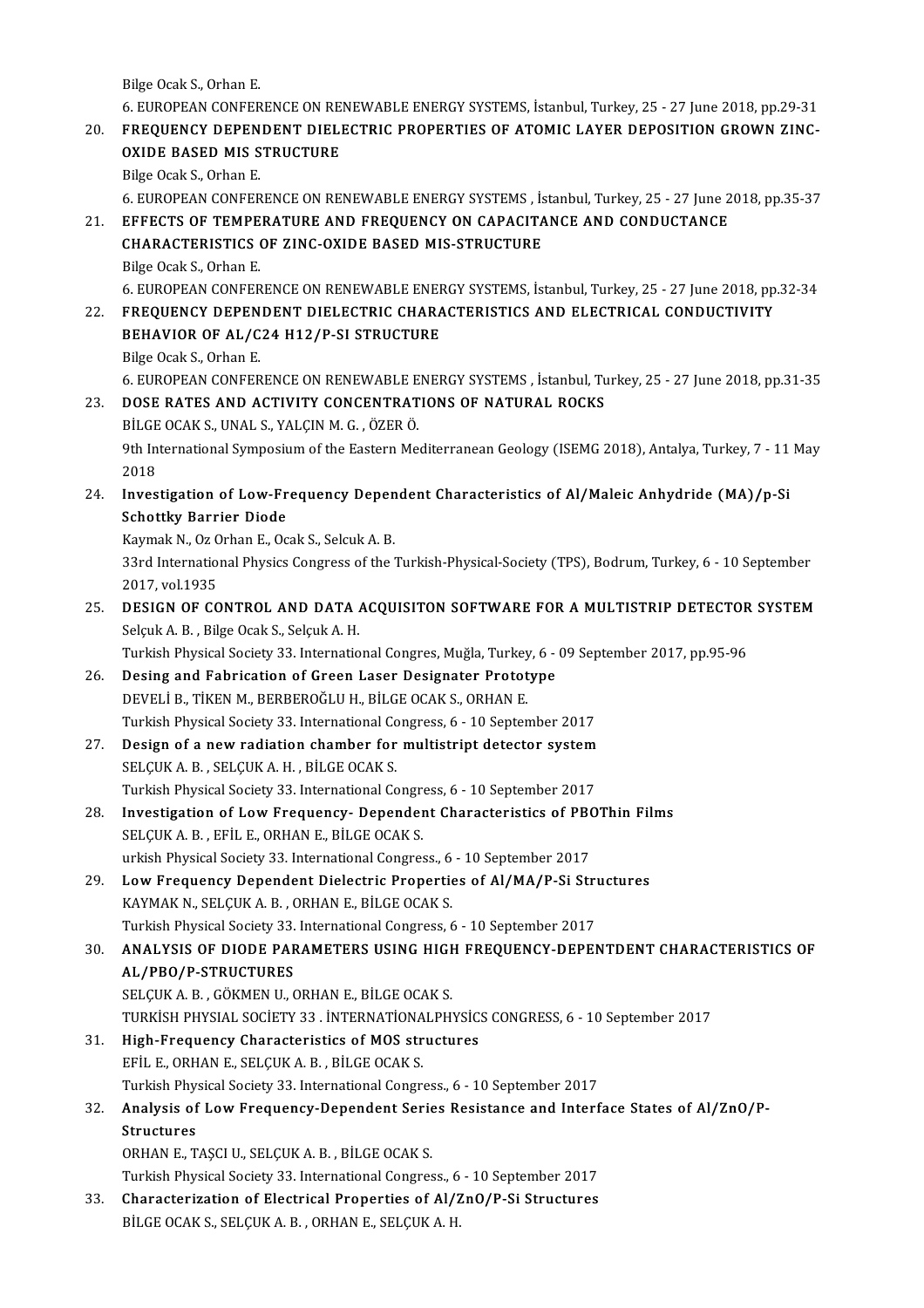|     | Turkish Physical Society 33. International Congress, 6 - 10 September 2017                                                                                                               |
|-----|------------------------------------------------------------------------------------------------------------------------------------------------------------------------------------------|
| 34  | High Frequency Characteristics of Organic Thin Films on Si                                                                                                                               |
|     | TAȘCI U., SELÇUK A. B., ORHAN E., BİLGE OCAK S.                                                                                                                                          |
|     | Turkish Physical Society 33. International Congress., 6 - 10 September 2017                                                                                                              |
| 35. | Electrical Analysis of Al/PbO/P-Si Structures                                                                                                                                            |
|     | SELÇUK A. B., ORHAN E., KAYMAK N., BİLGE OCAK S.                                                                                                                                         |
| 36. | Turkish Physical Society 33. International Congress, 6 - 10 September 2017<br>Investigation of Electrical Characteristics of Al/Maleic Anhydride/P-Si by Using Different Methods         |
|     | GÖKMEN U., SELÇUK A. B., ORHAN E., BİLGE OCAK S.                                                                                                                                         |
|     | Turkish Physical Society 33. International Congress., 6 - 10 September 2017                                                                                                              |
| 37. | Solution of transverse electric Added haronic oscillator and perpendicular magnetic fields to a                                                                                          |
|     | graphene layer                                                                                                                                                                           |
|     | cagatay b., BİLGE OCAK S.                                                                                                                                                                |
|     | Turkish Physical Society 33. International Congress, 6 - 10 September 2017                                                                                                               |
| 38. | Dielectric Properties of Hetero-Structures Based on ZnO                                                                                                                                  |
|     | BİLGE OCAK S., ORHAN E., SELÇUK A. B.                                                                                                                                                    |
|     | Turkish Physical Society 33. International Congress, 6 - 10 September 2017                                                                                                               |
| 39. | Gamma-Ray Irradiation Effects on Electric Characteristic of Al/C24H12/p-Si Structures                                                                                                    |
|     | AKAY D., SELÇUK A. B., KARADENİZ S., BİLGE OCAK S.                                                                                                                                       |
|     | International Congress on Semiconductor Materials and Devices (ICSMD-2017), 15 - 17 August 2017                                                                                          |
| 40. | Investigation of Frequency Dependent Effects Before And After Gamma-RayIrradiation on Al/C24                                                                                             |
|     | H12 /P-Si Structures                                                                                                                                                                     |
|     | AKAY D., SELÇUK A. B., KARADENİZ S., BİLGE OCAK S.                                                                                                                                       |
|     | INTERNATIONAL CONGRESS ON SEMICONDUCTOR MATERIALS AND DEVICES, 17 - 19 August 2017                                                                                                       |
| 41. | Gamma-Ray Irradiation Effects on Electric Characteristics of Al/C24 H12 /P SiStructures                                                                                                  |
|     | AKAY D., SELÇUK A. B., KARADENİZ S., BİLGE OCAK S.                                                                                                                                       |
|     | INTERNATIONAL CONGRESS ON SEMICONDUCTOR MATERIALS AND DEVICES, 17 - 19 August 2017                                                                                                       |
| 42. | Determination of Average Fluorescence Yields of N Shell for Elements 38 101<br>Büyükyıldız M., Yavuz İ., Bilge Ocak S., Orhan E.                                                         |
|     | Turkish Phsical Society 32 nd International Physics Congress, Muğla, Turkey, 6 - 09 September 2016, pp.13-15                                                                             |
| 43. | Frequency Dependent Dielectric Propertes of Heterogeneous Structure                                                                                                                      |
|     | ORHAN E, BİLGE OCAK S., TATAROĞLU A.                                                                                                                                                     |
|     | Turkish Phsical Society 32 nd International Physics Congress, Muğla, Turkey, 6 - 09 September 2016                                                                                       |
| 44. | Determination of average fluorescence yields of Nshell for elements 38 Z 101                                                                                                             |
|     | BÜYÜKYILDIZ M., BİLGE OCAK S., ORHAN E.                                                                                                                                                  |
|     | Turkish physical society 32. international physics Congress, 6 - 09 September 2016                                                                                                       |
| 45. | effect of pbo nanolayer on electrical characteristics of AL PBO P Sİ schottky device                                                                                                     |
|     | BİLGE OCAK S., ORHAN E., selcuk A. b.                                                                                                                                                    |
|     | Turkish physical society 32. international physics Congress, 6 - 09 September 2016                                                                                                       |
| 46. | Frequency Dependent Dielectric Properties of Al PBO p Si Schottky Device                                                                                                                 |
|     | Bilge Ocak S, Orhan E.                                                                                                                                                                   |
|     | Turkish Phsical Society 32 nd International Physics Congress, Muğla, Turkey, 6 - 09 September 2016                                                                                       |
| 47. | Effect of PBO Nanolayer on Electrical Characteritics of Al PBO P Si Schottky Device                                                                                                      |
|     | Bilge Ocak S., Orhan E.                                                                                                                                                                  |
|     | Turkish Phsical Society 32 nd International Physics Congress, Muğla, Turkey, 6 - 09 September 2016, pp.80-81<br>Frequency dependent dielectric properties of AL PBO P Sİ schottky device |
| 48. | Bilge Ocak S, Orhan E.                                                                                                                                                                   |
|     | Turkish physical society 32. international physics Congress, Muğla, Turkey, 6 - 09 September 2016                                                                                        |
| 49. | Frequency Dependent Dielectric Properties of Heterogeneous Structures                                                                                                                    |
|     | ORHAN E, BİLGE OCAK S., TATAROĞLU A.                                                                                                                                                     |
|     | Turkish Physical Society 32nd International Physics Congress, 6 - 09 September 2016                                                                                                      |
|     |                                                                                                                                                                                          |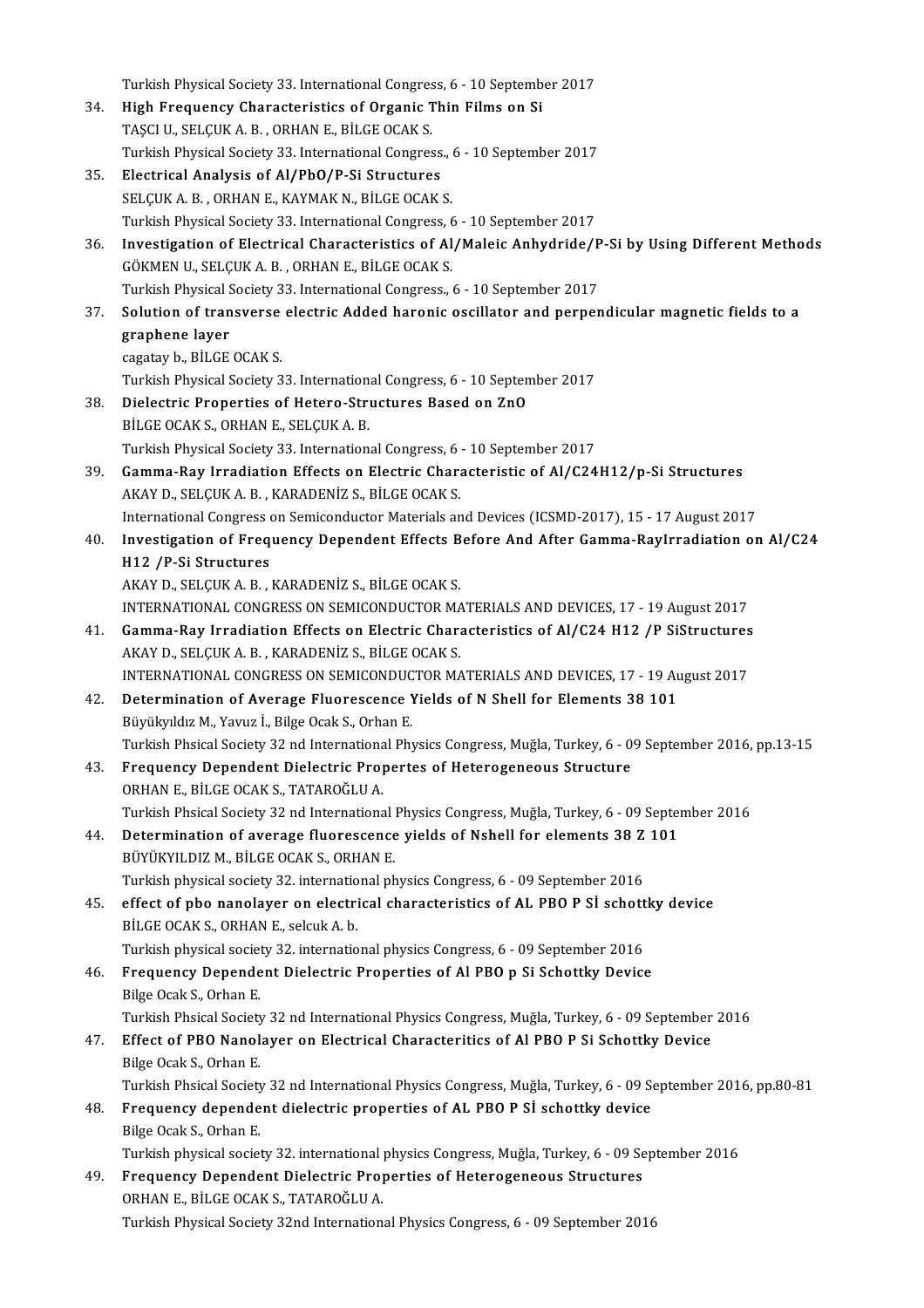50. Electrical and Dielectric Characteristics of Maleic Anhydride Deposited on P Type Silicon<br>Islmas a OBHAN E RiLCE OCAK S Electrical and Dielectric Charact<br>kalmaz o., ORHAN E., BİLGE OCAK S.<br>IPCAR 2016-25 - 27 February 2016 Electrical and Dielectric Charact<br>kalmaz o., ORHAN E., BİLGE OCAK S.<br>IPCAP 2016, 25 - 27 February 2016<br>Dielectric Properties of Al Belu :

kalmaz o., ORHAN E., BİLGE OCAK S.<br>IPCAP 2016, 25 - 27 February 2016<br>51. Dielectric Properties of Al Poly methyl methacrylate PMMA p Si Structures at Temperatures Below<br>200 K **IPCAP 2**<br>Dielect<br>300 K Dielectric Properties of Al Poly methy<br>300 K<br>Aras G., Orhan E., Bilge Ocak S., Ertuğrul M.<br>ISTANPUL UNIVERSITYWORLD CONEEREN

300 K<br>Aras G., Orhan E., Bilge Ocak S., Ertuğrul M.<br>ISTANBUL UNIVERSITYWORLD CONFERENCEON TECHNOLOGY, INNOVATION AND<br>ENTREPRENEURSHIP"ENTREPRENEURSHIP FOR TECHNOLOGYAND INNOVATION Aras G., Orhan E., Bilge Ocak S., Ertuğrul M.<br>ISTANBUL UNIVERSITYWORLD CONFERENCEON TECHNOLOGY, INNOVATION AND<br>ENTREPRENEURSHIP"ENTREPRENEURSHIP FOR TECHNOLOGYAND INNOVATION - BASED SUSTAINABLE<br>DEVELOPMENT, İstanbul, Turke ISTANBUL UNIVERSITYWORLD CONFERENCEON TECHNOLOG<br>ENTREPRENEURSHIP"ENTREPRENEURSHIP FOR TECHNOLOG<br>DEVELOPMENT, İstanbul, Turkey, 28 - 30 May 2015, pp.15-30<br>Evnorimental Study of Effects of Ultrasonia Wayes on h ENTREPRENEURSHIP"ENTREPRENEURSHIP FOR TECHNOLOGYAND INNOVATION - BASED SUSTAINABLI<br>DEVELOPMENT, İstanbul, Turkey, 28 - 30 May 2015, pp.15-30<br>52. Experimental Study of Effects of Ultrasonic Waves on Heat Distribution in Gas

## DEVELOPMENT, İstanbul, Turkey<br><mark>Experimental Study of Effec</mark>t:<br>Köprü M., Orhan E., Bilge Ocak S.<br>ISTANPUL UNIVERSITYWORLD ( Experimental Study of Effects of Ultrasonic Waves on Heat Distribution in<br>Köprü M., Orhan E., Bilge Ocak S.<br>ISTANBUL UNIVERSITYWORLD CONFERENCEON TECHNOLOGY, INNOVATION AND<br>ENTREPRENEURSHIPSENTREPRENEURSHIP FOR TECHNOLOGYA Köprü M., Orhan E., Bilge Ocak S.<br>ISTANBUL UNIVERSITYWORLD CONFERENCEON TECHNOLOGY, INNOVATION AND<br>ENTREPRENEURSHIP"ENTREPRENEURSHIP FOR TECHNOLOGYAND INNOVATION - BASED SUSTAINABLE ISTANBUL UNIVERSITYWORLD CONFERENCEON TECHNOLOGY, I<br>ENTREPRENEURSHIP"ENTREPRENEURSHIP FOR TECHNOLOGYA<br>DEVELOPMENT, İstanbul, Turkey, 28 - 30 May 2015, pp.375-380<br>Badyasyon Öleüm Teknikleri

- 53. Radyasyon Ölçüm Teknikleri<br>Bilge Ocak S. DEVELOPME<br><mark>Radyasyon</mark><br>Bilge Ocak S.<br>2.Tabi Leoloi Radyasyon Ölçüm Teknikleri<br>Bilge Ocak S.<br>2.Tıbbi Jeoloji Çalıştayı, Antalya, Turkey, 4 - 06 December 2013, pp.271-272<br>Padan Gagunu Etkileri Bilge Ocak S.<br>2.Tibbi Jeoloji Çalıştayı, Ar<br>54. Radon Gazının Etkileri<br>Bilge Osak S
- 2.Tibbi Jeoloj<br><mark>Radon Gazı</mark><br>Bilge Ocak S.<br>2.Tibbi Leoloj

Radon Gazının Etkileri<br>Bilge Ocak S.<br>2.Tıbbi Jeoloji Çalıştayı,, Antalya, Turkey, 4 - 06 December 2013, pp.273-275<br>Elestrisal propertise of Al/PMMA (7n0 diodes

# Bilge Ocak S.<br>2.Tibbi Jeoloji Çalıştayı,, Antalya, Turkey, 4 - 06 Decen<br>55. Electrical properties of Al/PMMA/ZnO diodes

2.Tibbi Jeoloji Çalıştayı<br>Electrical propertie:<br>Bilge Ocak S., Orhan E.<br>O. nanossianse and nai Electrical properties of Al/PMMA/ZnO diodes<br>Bilge Ocak S., Orhan E.<br>0. nanoscience and nanotecnology conferance, Erzurum, Turkey, 24 - 28 June 2013, pp.15-18<br>ELEKTRON HIZLANDIRICH ARININ DEROLANAN TAHU LARDAKI RÖCEKLENMENI

#### Bilge Ocak S., Orhan E.<br>6. nanoscience and nanotecnology conferance, Erzurum, Turkey, 24 - 28 June 2013, pp.15-18<br>56. ELEKTRON HIZLANDIRICILARININ DEPOLANAN TAHILLARDAKİ BÖCEKLENMENİN ÖNLENMESİNE<br>yönet ik kulu Lanımı 0. nanoscience and nano<br>ELEKTRON HIZLANDI<br>YÖNELİK KULLANIMI<br><sup>Bilgo</sup> Osak S ELEKTRON<br>YÖNELİK KI<br>Bilge Ocak S.<br>III Husal Nü **YÖNELİK KULLANIMI**<br>Bilge Ocak S.<br>III. Ulusal Nükleer Bilimler ve Teknolojileri Kongresi, Kayseri, Turkey, 15 - 17 October 2003, pp.1-8

## Bilge Ocak S.<br>III. Ulusal Nükleer Bilimler ve Teknolojileri Kongresi, Kayseri, Turkey, 15 - 17 October 2003, pp.1-8<br>57. Study of Plasma-based dtack Gases cleaning Technolgy to remove SOxand NOX emission from Coal –<br>Fined III. Ulusal Nükleer Bilimler ve Teki<br>Study of Plasma-based dtack (<br>Fired Power Plants in Turkey<br><sup>Bilgo Osak S</sup>

Fired Power Plants in Turkey<br>Bilge Ocak S.

Nuclear science and its application, Almati, Kazakhstan, 16 - 19 September 2002, pp.255-260

Bilge Ocak S.<br>Nuclear science and its application, Almati, Kazakhstan, 16 - 19 September 2002, pp.255-260<br>58. Treatment of air pollution from thermal power plants in Turkey by using electron beam Nuclear scier<br>Treatment<br>Bilge Ocak S.<br>Nuclear Anal Treatment of air pollution from thermal power plants in Turkey by using electron<br>Bilge Ocak S.<br>Nuclear Analytical Methods in the life sciences, Antalya, Turkey, 16 - 21 June 2002, pp.28-35<br>Elektron Hydandyusularunu Cide Ja Bilge Ocak S.<br>Nuclear Analytical Methods in the life sciences, Antalya, Turkey, 16 - 21 June<br>59. Elektron Hızlandırıcılarının Gıda Işınlaması için Değerlendirilmesi<br>Bilge Osak S.

# Nuclear Anal<br>**Elektron H1**<br>Bilge Ocak S.<br>Ankara Ünive

Bilge Ocak S.<br>Ankara Üniversitesi Ziraat Fakültesi Gıda Mühendisliği Bölümü Gıda Teknolojisi Derneği Türkiye 7.Gıda Kongresi , Ankara,Turkey,22-24May2002,pp.2-10

#### Academic and Administrative Experience

| demic and Administrative Experience |                           |                                                                                   |  |  |
|-------------------------------------|---------------------------|-----------------------------------------------------------------------------------|--|--|
| 2016 - 2019                         | <b>Head of Department</b> | Gazi University, Teknik Bilimler Meslek Yüksekokulu, Elektrik ve Enerji<br>Bölümü |  |  |

#### Courses

Courses<br>İLERİ NÖTRON VE REAKRÖE FİZİĞİ, Postgraduate, 2015 - 2016, 2018 - 2019, 2019 - 2020, 2020 - 2021, 2021 - 2022<br>DOZİMETRİ ÖLCÜM TEKNİKLERL Postgraduata 2016 - 2017, 2017, 2019, 2019, 2019, 2019, 2020, 2020, 2021, 20 00a1999<br>İLERİ NÖTRON VE REAKRÖE FİZİĞİ, Postgraduate, 2015 - 2016, 2018 - 2019, 2019 - 2020, 2020 - 2021, 2021 - 2022<br>DOZİMETRİ ÖLÇÜM TEKNİKLERİ, Postgraduate, 2016 - 2017, 2017 - 2018, 2018 - 2019, 2019 - 2020, 2020 - 202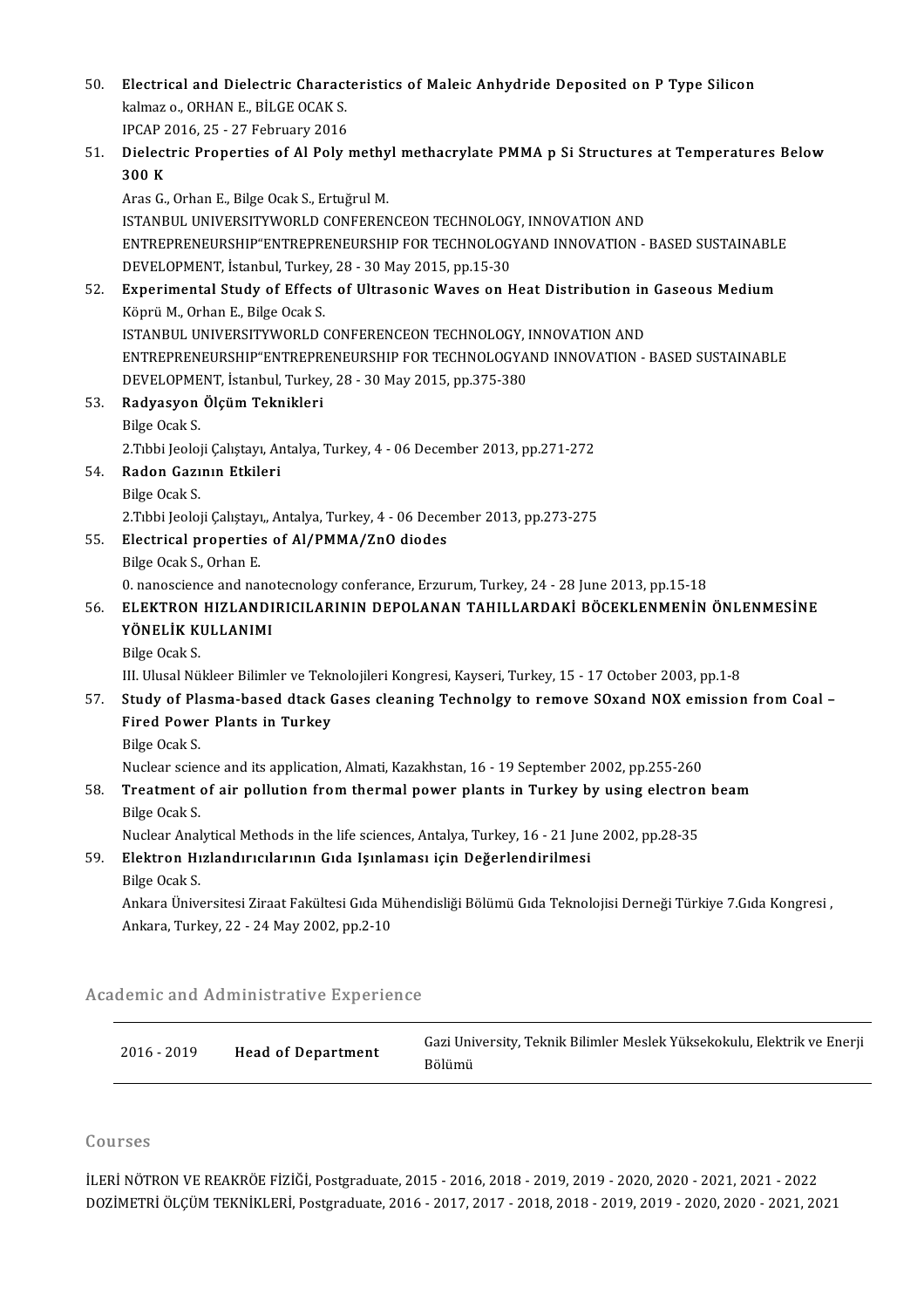-2022

- 2022<br>MEDİKAL GÖRÜNTÜLEME VE TEKNİKLERİ, Postgraduate, 2012 - 2013, 2015 - 2016, 2019 - 2020, 2020 - 2021, 2021 -<br>2022 - 2022<br>MEDII<br>2022<br>redve MEDİKAL GÖRÜNTÜLEME VE TEKNİKLERİ, Postgraduate, 2012 - 20:<br>2022<br>radyasyon algılama sistemleri, Doctorate, 2019 - 2020, 2020 - 2021

radyasyon algılama sistemleri, Doctorate, 2019 - 2020, 2020 - 2021<br>Advising Theses

Advising Theses<br>BİLGE OCAK S., Epıtaxıally Growth Of Gan-Pın Sensor And Characterizations, Postgraduate, Ö.AHMET(Student), 2019<br>PİLGE OCAK S., Investisation Of Camma Badiation Effect On Pinma (Pho Structure, Postgraduate, rta viorn<sub>is Arrobob</sup><br>BİLGE OCAK S., Epitaxially Growth Of Gan-Pin Sensor And Characterizations, Postgraduate, Ö.AHMET(Student), 2019<br>BİLGE OCAK S., Investigation Of Gamma Radiation Effect On Pmma/Pbo Structure, Postgradua</sub> BILGE<br>BILGE<br>2019<br><sup>Bilge</sup> ! BİLGE OCAK S., Investıgatıon Of Gamma Radıatıon Effect On Pmma/Pbo Structure, Postgraduate, G.GÜNEŞ(Student)<br>2019<br>Bilge Ocak S., Investıgatıon Of Electrıcal Properties Of Al/Ma/P-Si Structures With Different Methods, Postg 2019<br>Bilge Ocak S., Investigatio<br>A.Özbay(Student), 2019<br>P<sup>il CE OCAK S.</sup>, Investige Bilge Ocak S., Investigation Of Electrical Properties Of Al/Ma/P-Si Structures With Different Methods, Postgraduate,<br>A.Özbay(Student), 2019<br>BILGE OCAK S., Investigation Of Pilating And Waferability Of Papers Printed In Ele A.Özbay(Student), 2019<br>BİLGE OCAK S., Investigation Of Pilating<br>Postgraduate, B.ERBAŞ(Student), 2019<br>BİLGE OCAK S. AL(MA /p.Si yapıların ola BİLGE OCAK S., Investigation Of Pilating And Waferability Of Papers Printed In Electrophotographic Printin<br>Postgraduate, B.ERBAŞ(Student), 2019<br>BİLGE OCAK S., Al/MA/p-Si yapıların elektriksel özelliklerinin farklı metodlar Postgraduate, B.ERBAŞ(Student), 2019<br>BİLGE OCAK S., Al/MA/p-Si yapıların elektriksel özelliklerinin farklı metodlarla incelenmesi, Postgraduate,<br>A.ÖZBAY(Student), 2019 BİLGE OCAK S., Al/MA/p-Si yapıların elektriksel özelliklerinin farklı metodlarla incelenmesi, Postgraduate,<br>A.ÖZBAY(Student), 2019<br>Bilge Ocak S., Investigation of electricity properties of metal oxidesemiconductor doped le A.ÖZBAY(Student), 2013<br>Bilge Ocak S., Investiga<br>İ.Cıbır(Student), 2017<br>Bil CE OCAK S., Interfa Bilge Ocak S., Investigation of electricity properties of metal oxidesemiconductor doped lead oxide, l<br>İ.Cıbır(Student), 2017<br>BİLGE OCAK S., Interface Characterızatıon Of Mıs Structures, Postgraduate, R.OKUR(Student), 2016

BİLGE OCAK S., Interface Characterization Of Mis Structures, Postgraduate, R.OKUR(Student), 2016<br>Activities in Scientific Journals

Gazi University Journal of Science Part A: Engineering and Innovation, First Editor, 2020 - Continues

#### Scientific Refereeing

Scientific Refereeing<br>APPLIED PHYSICS A-MATERIALS SCIENCE & PROCESSING, SCI Journal, March 2022<br>APPLIED PHYSICS A MATERIALS SCIENCE & PROCESSING, SCI Journal March 2022 BETENTIFY REFERENCE:<br>APPLIED PHYSICS A-MATERIALS SCIENCE & PROCESSING, SCI Journal, March 2022<br>APPLIED PHYSICS A-MATERIALS SCIENCE & PROCESSING, SCI Journal, March 2022<br>APPLIED PHYSICS LETTERS, SCI Journal, November 2021 APPLIED PHYSICS A-MATERIALS SCIENCE & PROCESSING,<br>APPLIED PHYSICS A-MATERIALS SCIENCE & PROCESSING,<br>APPLIED PHYSICS LETTERS, SCI Journal, November 2021<br>International Journal Of Modern Physics B. SCI Journal, Jul APPLIED PHYSICS A-MATERIALS SCIENCE & PROCESSING, SCI Journal, March 2022<br>APPLIED PHYSICS LETTERS, SCI Journal, November 2021<br>International Journal Of Modern Physics B, SCI Journal, July 2021<br>Physica Scripta, SCI Journal, International Journal Of Modern Physics B, SCI Journal, July 2021 International Journal Of Modern Physics B, SCI Journal, July 2021<br>Physica Scripta, SCI Journal, March 2021<br>APPLIED PHYSICS A-MATERIALS SCIENCE & PROCESSING, SCI Journal, December 2020<br>APPLIED PHYSICS A-MATERIALS SCIENCE & Physica Scripta, SCI Journal, March 2021<br>APPLIED PHYSICS A-MATERIALS SCIENCE & PROCESSING, SCI Journal, December 202<br>APPLIED PHYSICS A-MATERIALS SCIENCE & PROCESSING, SCI Journal, October 2020<br>APPLIED PHYSICS A-MATERIALS S APPLIED PHYSICS A-MATERIALS SCIENCE & PROCESSING, SCI Journal, December 202<br>APPLIED PHYSICS A-MATERIALS SCIENCE & PROCESSING, SCI Journal, October 2020<br>APPLIED PHYSICS A-MATERIALS SCIENCE & PROCESSING, SCI Journal, October APPLIED PHYSICS A-MATERIALS SCIENCE & PROCESSING, SCI Journal, October 2020<br>APPLIED PHYSICS A-MATERIALS SCIENCE & PROCESSING, SCI Journal, October 2020<br>APPLIED PHYSICS A-MATERIALS SCIENCE & PROCESSING, SCI Journal, August APPLIED PHYSICS A-MATERIALS SCIENCE & PROCESSING, SCI Journal, October 2020<br>APPLIED PHYSICS A-MATERIALS SCIENCE & PROCESSING, SCI Journal, August 2020<br>APPLIED PHYSICS A-MATERIALS SCIENCE & PROCESSING, SCI Journal, August 2 APPLIED PHYSICS A-MATERIALS SCIENCE & PROCESSING, SCI Journal, August 2020<br>APPLIED PHYSICS A-MATERIALS SCIENCE & PROCESSING, SCI Journal, August 2020<br>KARADENİZ FEN BİLİMLERİ DERGİSİ, National Scientific Refreed Journal, Ju APPLIED PHYSICS A-MATERIALS SCIENCE & PROCESSING, SCI Journal, August 2020<br>KARADENİZ FEN BİLİMLERİ DERGİSİ, National Scientific Refreed Journal, June 2020<br>APPLIED PHYSICS A-MATERIALS SCIENCE & PROCESSING, SCI Journal, Dece KARADENİZ FEN BİLİMLERİ DERGİSİ, National Scientific Refreed Journal, June 2020<br>APPLIED PHYSICS A-MATERIALS SCIENCE & PROCESSING, SCI Journal, December 2018<br>CUMHURİYET ÜNİVERSİTESİ FEN-EDEBİYAT FAKÜLTESİ FEN BİLİMLERİ DERG APPLIED PHYS<br>CUMHURIYET<br>January 2016<br>Measurement Measurement & Control, SCI Journal, May 2015

Citations

Total Citations (WOS):312 h-index (WOS):10